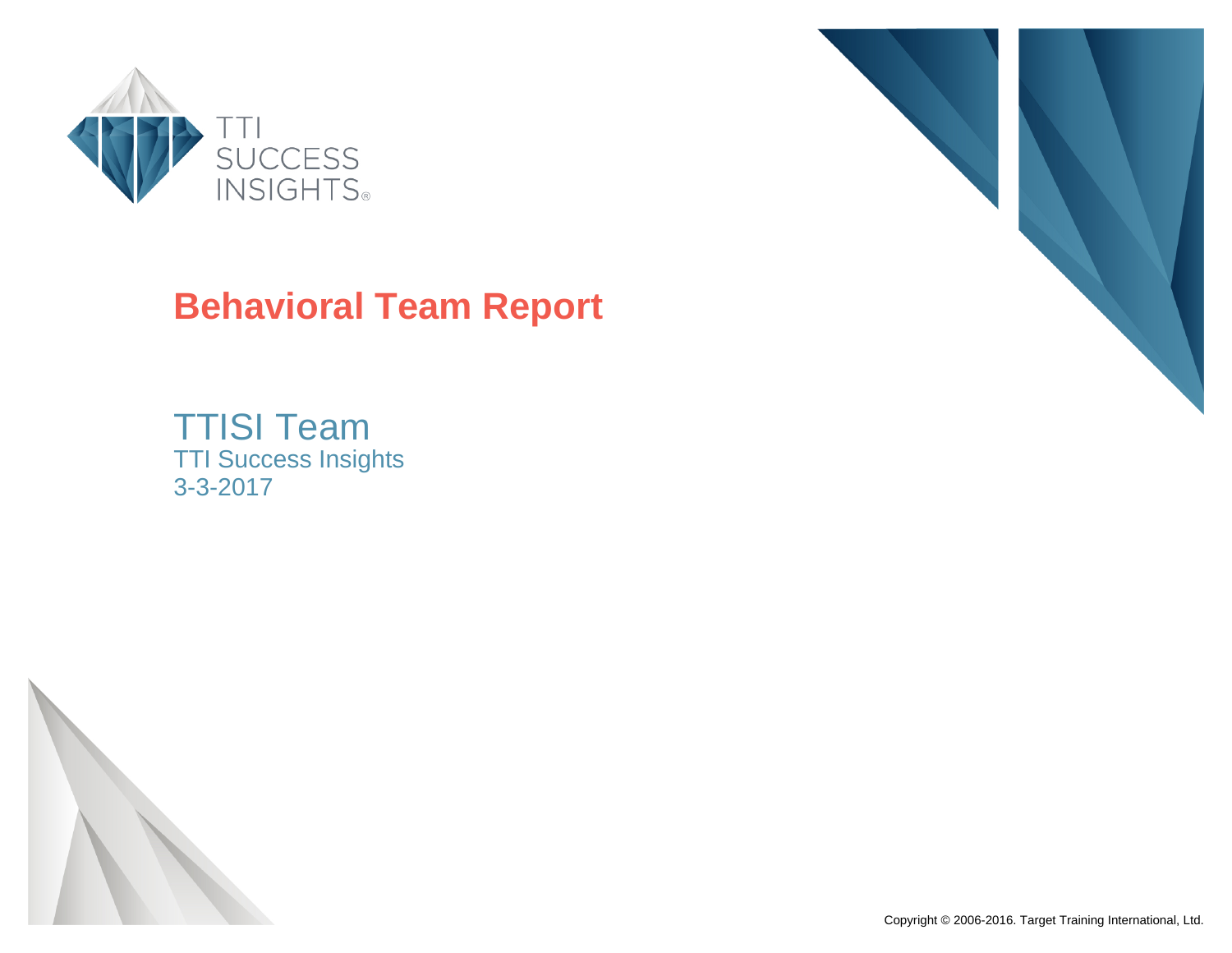

*Predictable patterns of human nature can be accurately measured through behavioral assessments. A clear understanding of these predictable behaviors can enable productive outcomes. When individual behavioral scores are compiled to examine members of a team, managers are able to see areas of strength, pursue improvement opportunities, and secure the resources needed to deliver on organizational goals.*

#### **CONTENTS OF THE REPORT**

- Overview A summary examining the composition of your team for both DISC and behavioral segmentation expressed as a percentage.
- Team composition Defines the makeup of your organization by behavioral segment and shares the DISC graphs of individuals on your team.
- Behavioral segment analysis Examines the individuals  $\bullet$ within each segment, segment characteristics, ways to communicate, and ideal environment.
- Group wheel plots Identifies the natural, adapted, and  $\bullet$ migrated styles of each team member.
- Behavioral characteristics hierarchy Compares individual scores to others on the team, team averages, and population means.

**TEAM MEMBER LIST**

James Alire Kate Biben Vanessa Boettcher Tom Bogart Ron Bonnstetter Alec Bonnstetter Rick Bowers John Carli Craig Casimir Nick Chris Rodney Cox Philip Daugs Kayla DeVault Todd Fox Candice Frazer Eric Gehrig Susan Ginn Erin Healy Jill Heberling Dustin Hebets Richard Hunt Anne Klink Amy Lane Favor Larson Ann Leitensdorfer Carol Mettenbrink Ryan Miller Cherisse Mowry

Cassandra Nelson Cindy Rosser Brent Rowland Sandra Stoner Teresa Taylor Bobby Tyning Kefei Wang Adam Wong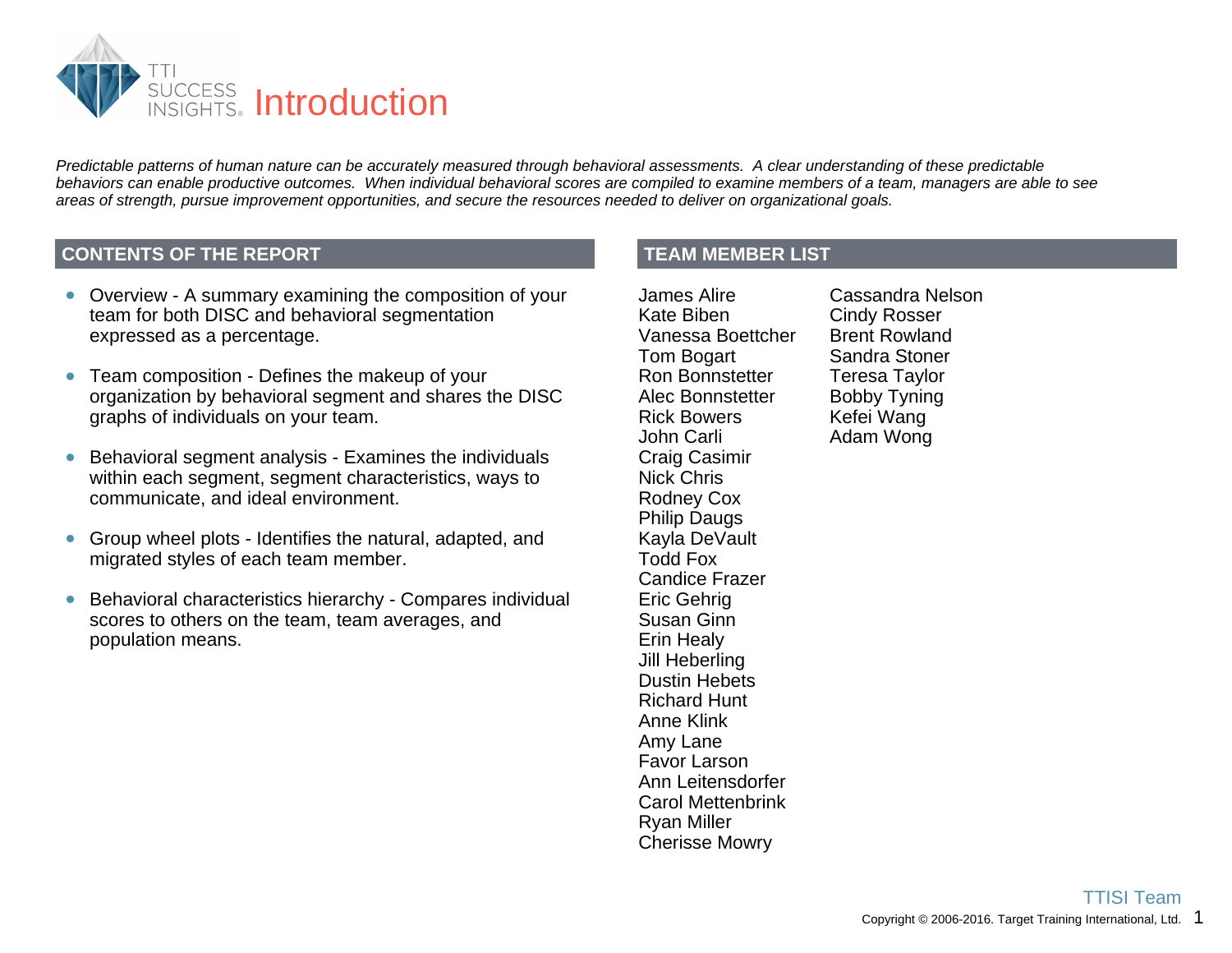

*The TTI Success Insights® wheel is a graphic representation of a team's behavioral make-up among the four quadrants of the DISC wheel.*

#### **OBSERVING DISC**

Have you ever noticed:

- Some people are forceful, direct, and results-oriented
- Some are optimistic, fun, and talkative  $\bullet$
- Some are steady, patient, and relaxed  $\bullet$
- Some are precise, accurate, and detail-oriented

#### **DEFINING DISC**

**Dominance** How you respond to problems and challenges

**Influence** How you influence others to your point of view

#### **Steadiness**

How you respond to the pace of the environment

#### **Compliance**

How you respond to rules and procedures

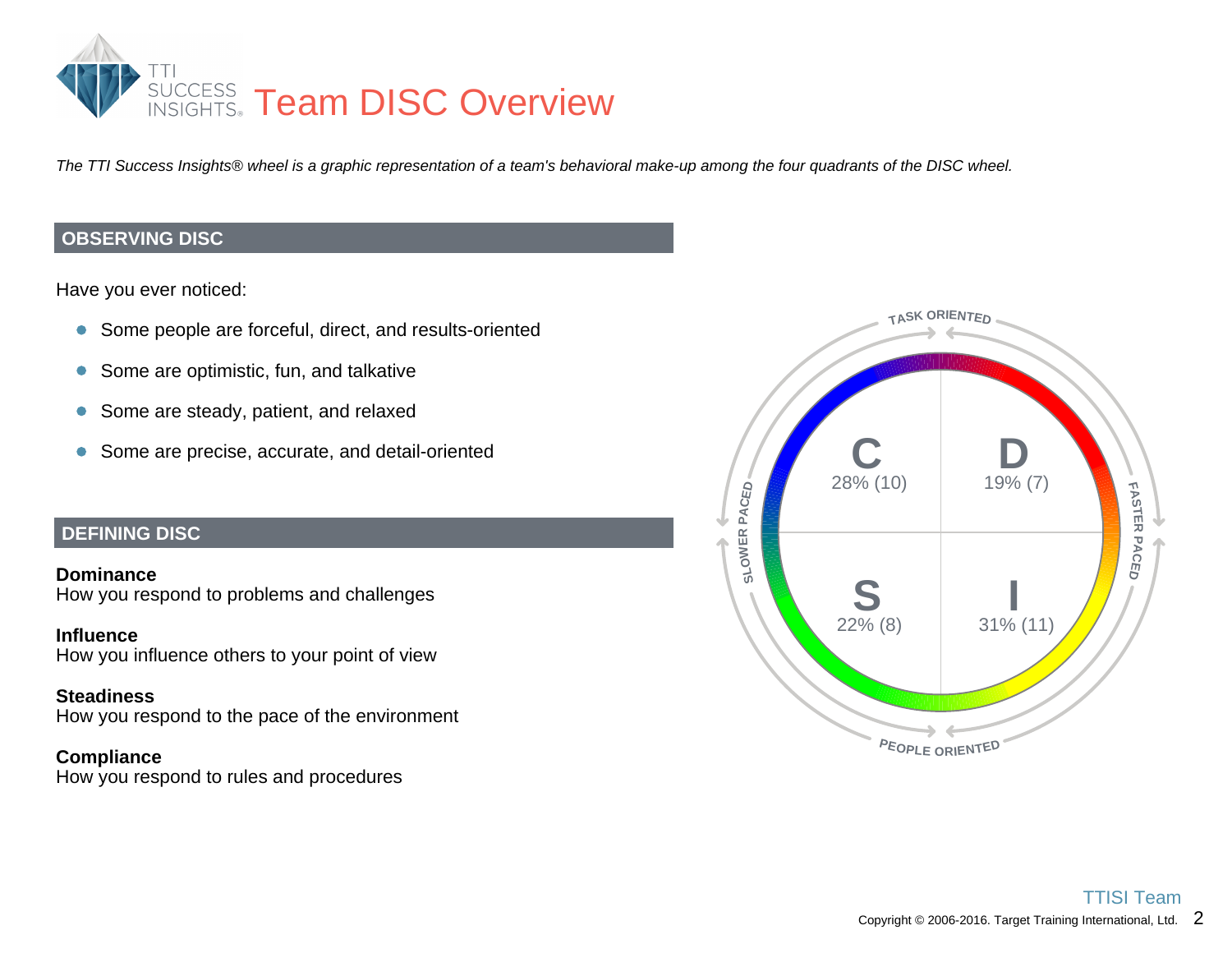

*The wheel illustrates the blending of the four DISC styles, while demonstrating the similarities and differences in behavioral styles among the team members. This wheel shows the behavioral composition of a team, represented as percentages in each of the eight segments.*

#### **BEHAVIORAL SEGMENT DEFINITIONS**

**CONDUCTOR - D -** People who tend to be direct, decisive, and seek results.

**PERSUADER - D/I - People who tend to convince others by appealing to** reason, understanding, or emotion.

**PROMOTER - I - People who tend to verbalize many thoughts to** influence outcomes.

**RELATER - I/S -** People who tend to take time, think positively, and are focused on interpersonal relationships.

**SUPPORTER - S -** People who tend to be champions of sound ideas, working steadily and diligently to ensure a project is fully realized.

**COORDINATOR - S/C -** People who tend to be fact-oriented and adhere to proven methods to complete projects and tasks.

**ANALYZER - C -** People who tend to seek out accuracy in all activities and ensure the highest quality possible by gathering precise data.

**IMPLEMENTOR - C/D - People who tend to assess, leverage facts and** figures, and advance toward a solution.

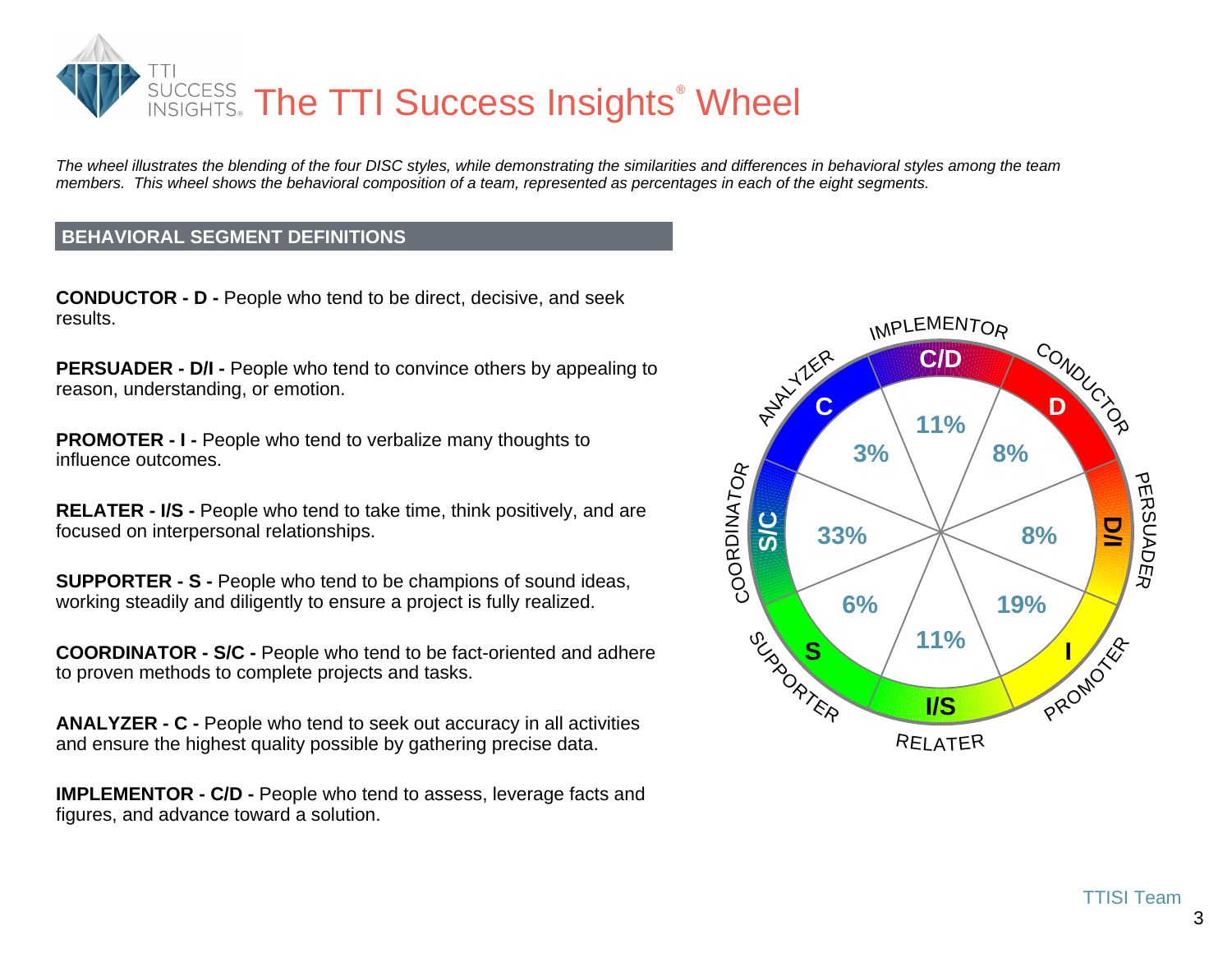SUCCESS Coordinator Team Characteristics - (S/C)

*Coordinators tend to be fact-oriented and adhere to proven methods to complete projects and tasks. The following information will give the team members a clear understanding and appreciation of Coordinators.*

#### **STRENGTHS AND WEAKNESSES**

#### **POTENTIAL STRENGTHS**

- Work for a leader and a cause  $\bullet$
- Make tough decisions without letting emotions interfere  $\bullet$
- Follow projects through to completion  $\bullet$
- Identify problems, rules, errors, and procedures  $\bullet$
- Implement and fine-tune the plan  $\bullet$

#### **POTENTIAL WEAKNESSES**

- Become stubborn under stress  $\bullet$
- Downplay accomplishments  $\bullet$
- Suppress feelings  $\bullet$
- Communicate indirectly
- Resist change without reasoning  $\bullet$



**21.28%**

**of the Population**

#### **WORDS THAT WORK**

**Proven**

**Standard**

**Organized**

### **BEHAVIORAL ATTRIBUTES**

| <b>Task Oriented</b> | <b>People Oriented</b> |
|----------------------|------------------------|
|                      |                        |
| <b>Slower Paced</b>  | <b>Faster Paced</b>    |
|                      |                        |

#### **VALUE TO THE ORGANIZATION**

**Objective outlook Looks for logical solutions Conscientious and steady**



#### **WORDS THAT DON'T WORK**

**Unfamiliar**

**Hectic**

**Incomplete**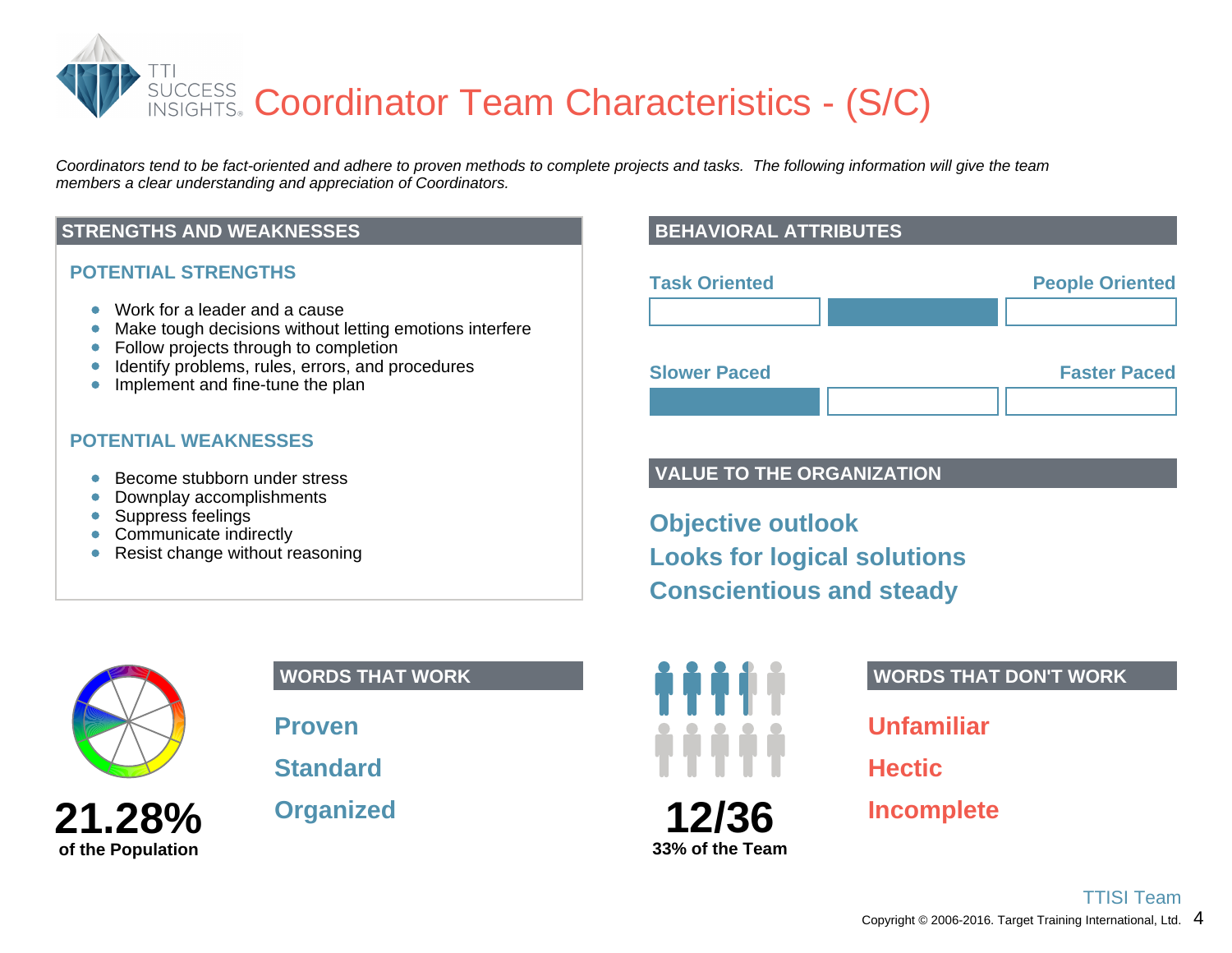

#### **COORDINATOR TEAM**

Kate Biben Alec Bonnstetter Nick Chris Philip Daugs Erin Healy Anne Klink Amy Lane Carol Mettenbrink Ryan Miller Cherisse Mowry Brent Rowland Kefei Wang

















**R. Miller**

**D I S C**

**13 12 95 % 91**



  **D I S C**



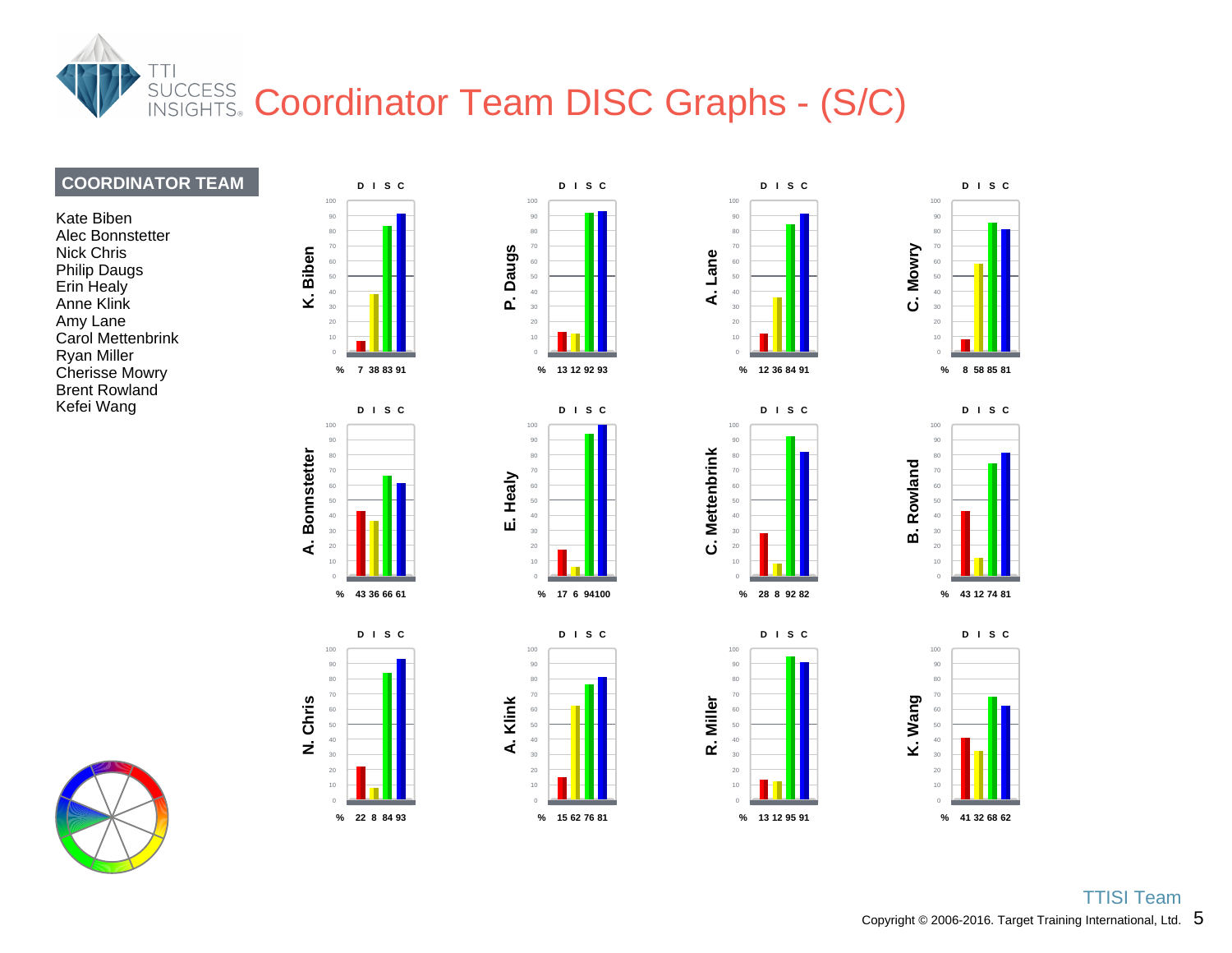

*Promoters tend to verbalize many thoughts to influence outcomes. The following information will give the team members a clear understanding and appreciation of Promoters.*

#### **STRENGTHS AND WEAKNESSES**

#### **POTENTIAL STRENGTHS**

- See the "big picture" and communicate it  $\bullet$
- People-oriented  $\bullet$
- Promote the team throughout the organization
- Bring the team together  $\bullet$
- Advocate for new ideas and products

#### **POTENTIAL WEAKNESSES**

- **Emphasize fun over efficiency**
- Overvalue the skills of others  $\bullet$
- Overly optimistic about team abilities  $\bullet$
- Inattentive to detail  $\bullet$
- React based on emotions

## **17.46% of the Population**

#### **WORDS THAT WORK**

**Flexible**

**Exciting**

**Inspiring**

#### **BEHAVIORAL ATTRIBUTES**

| <b>Task Oriented</b> | <b>People Oriented</b> |
|----------------------|------------------------|
|                      |                        |
| <b>Slower Paced</b>  | <b>Faster Paced</b>    |

#### **VALUE TO THE ORGANIZATION**

**Verbalize feelings Spontaneity Good mixer**



**19% of the Team**

#### **WORDS THAT DON'T WORK**

**Ordinary**

**Quiet**

**Strict**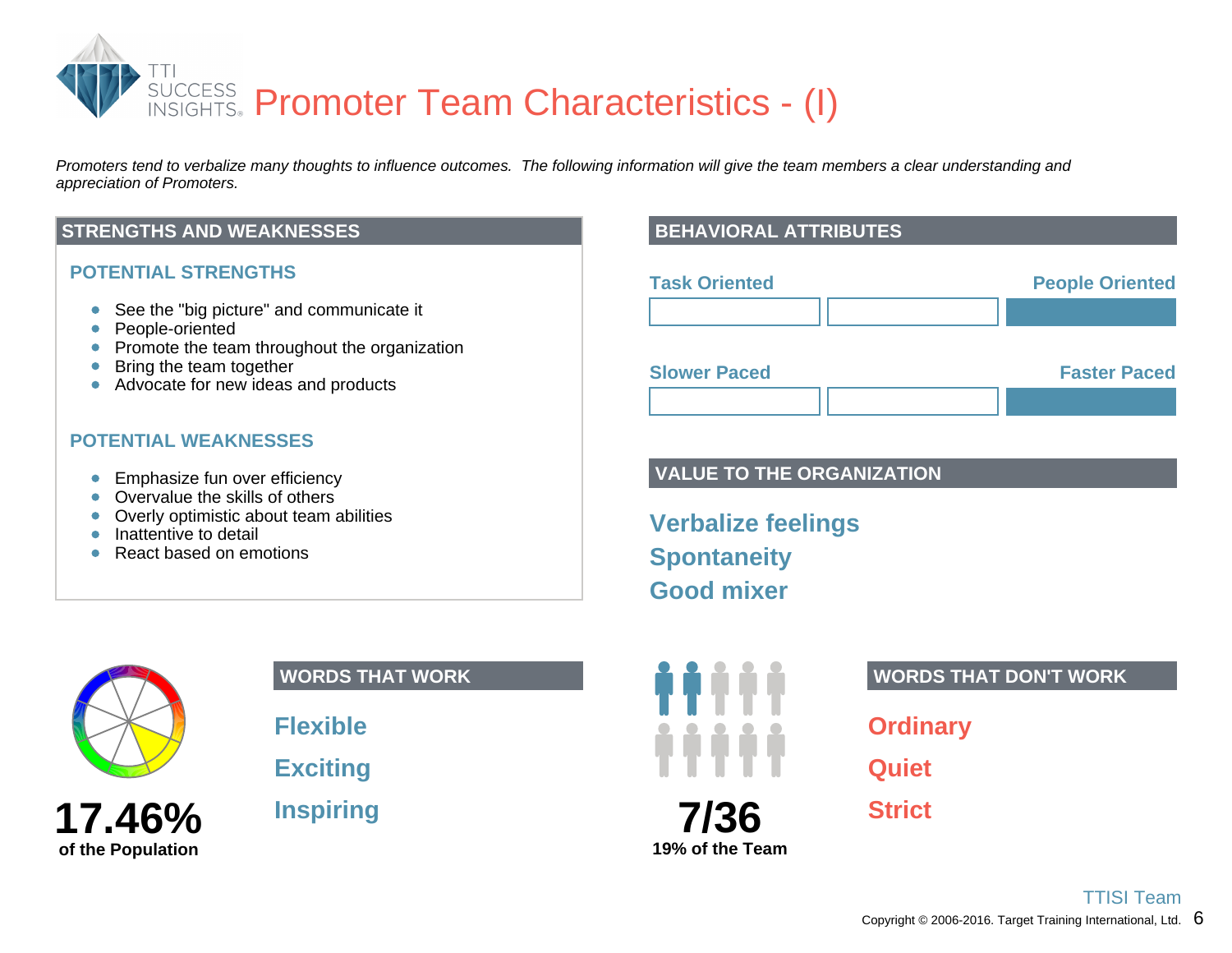

**D I S C**

#### **PROMOTER TEAM**

James Alire Tom Bogart Rodney Cox Jill Heberling Ann Leitensdorfer Cassandra Nelson Sandra Stoner



**D I S C**

**D I S C**



**D I S C**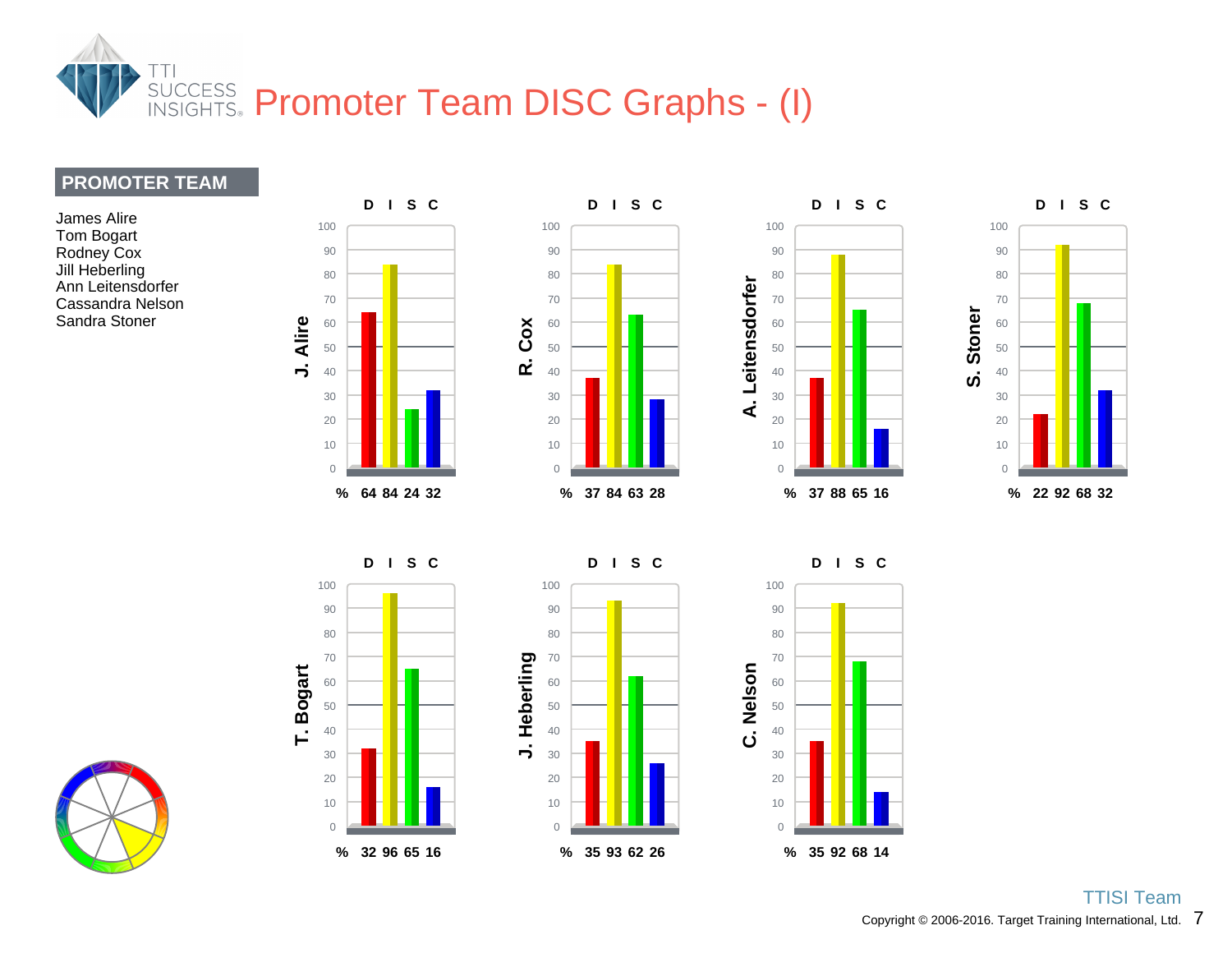

*Relaters tend to take time, think positively, and are focused on interpersonal relationships. The following information will give the team members a clear understanding and appreciation of Relaters.*

#### **STRENGTHS AND WEAKNESSES**

#### **POTENTIAL STRENGTHS**

- Possess strong commitment to team  $\bullet$
- Listen actively  $\bullet$
- Offer understanding and friendship
- Create an environment where people feel significant
- Protect and value people and things

#### **POTENTIAL WEAKNESSES**

- Freeze under stress  $\bullet$
- Avoid confrontation  $\bullet$
- Accept the current situation  $\bullet$
- Agree with the opinions of others  $\bullet$
- Hold grudges

**20.08%**

**of the Population**

**WORDS THAT WORK**

**Easygoing**

**Simple**

**Responsive**

#### **BEHAVIORAL ATTRIBUTES**



#### **VALUE TO THE ORGANIZATION**

**Cooperative member of the team Positive sense of humor Tenacious**



**11% of the Team**

#### **WORDS THAT DON'T WORK**

**Complex**

**Abstract**

**Analytical**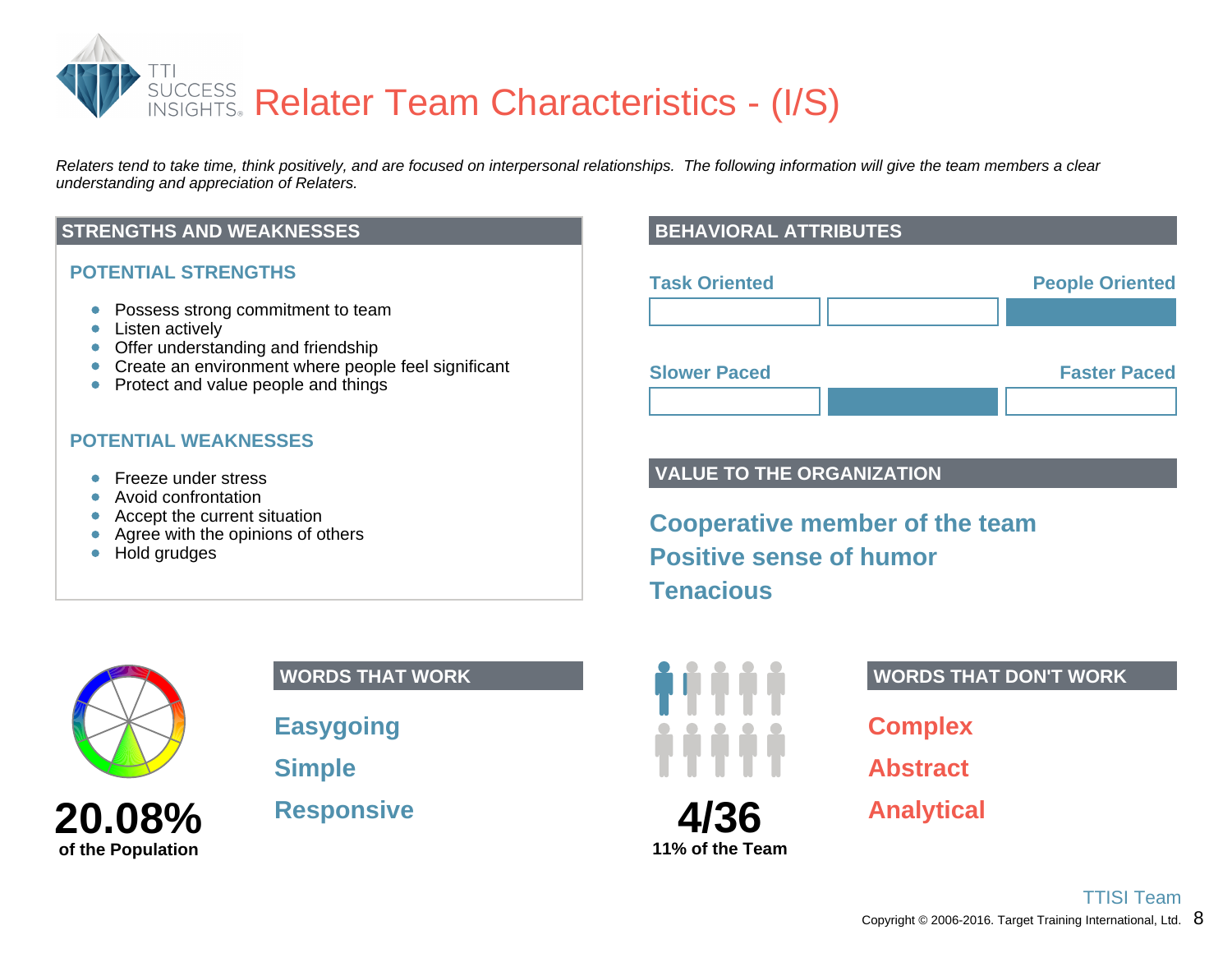

#### **RELATER TEAM**

Kayla DeVault Todd Fox Susan Ginn Bobby Tyning



**D I S C**



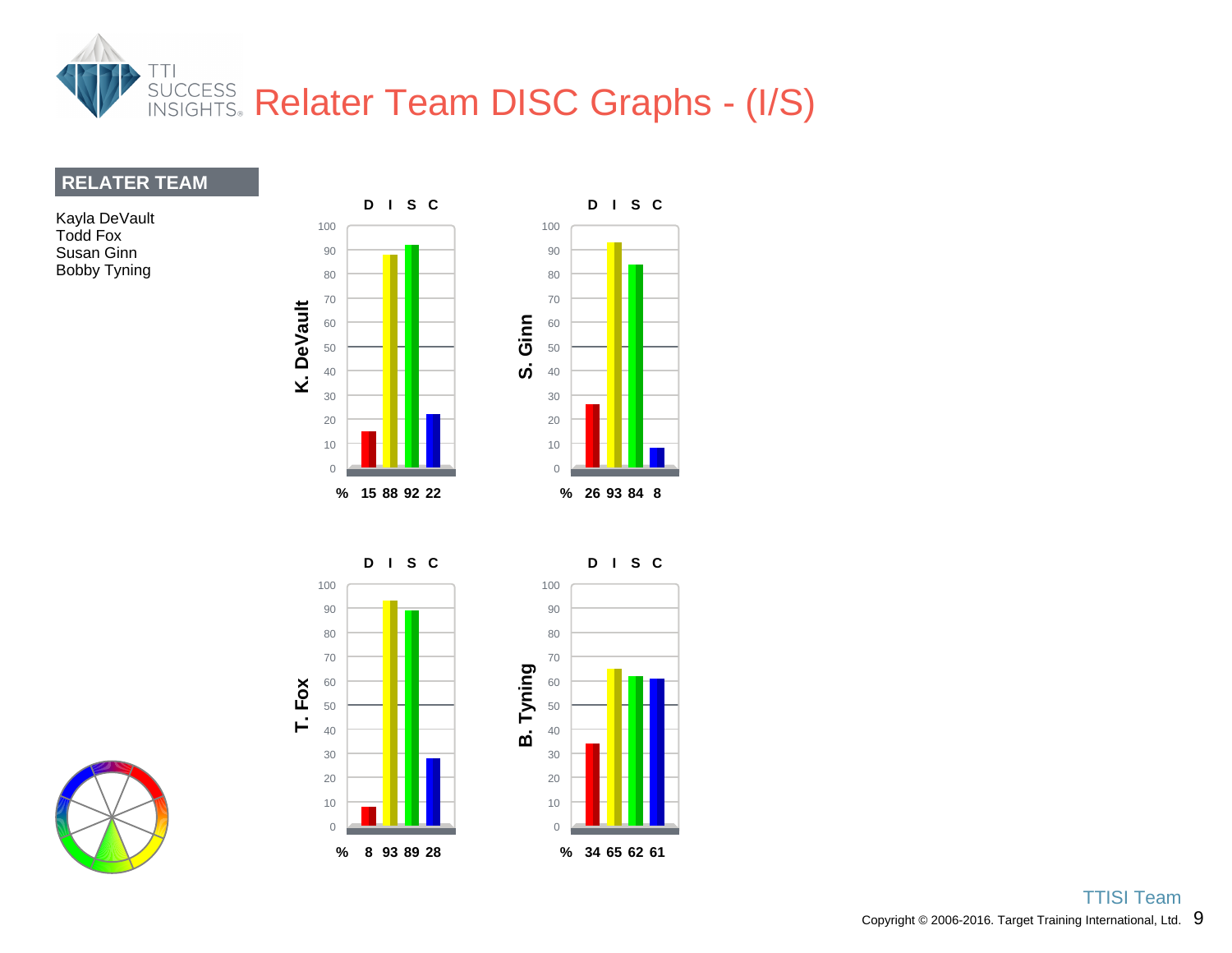**SUCCESS** Implementor Team Characteristics - (C/D)

*Implementors tend to assess, leverage facts and figures and advance toward a solution. The following information will give the team members a clear understanding and appreciation of Implementors.*

#### **STRENGTHS AND WEAKNESSES**

#### **POTENTIAL STRENGTHS**

- Aware and sensitive to the cost of errors and mistakes  $\bullet$
- $\bullet$ Share creative ideas
- Finish tasks quickly  $\bullet$
- Expect high performance standards  $\bullet$
- **Use time well**

#### **POTENTIAL WEAKNESSES**

- Under-appreciate other team members
- Make decisions inconsistently  $\bullet$
- Disregard the feelings of team members  $\bullet$
- Overuse facts and figures  $\bullet$
- $\bullet$ Take on too much within the team



| <b>Task Oriented</b> | <b>People Oriented</b> |
|----------------------|------------------------|
|                      |                        |
| <b>Slower Paced</b>  | <b>Faster Paced</b>    |

#### **VALUE TO THE ORGANIZATION**

**Looks for logical solutions Requires fact-based ideas Excellent troubleshooter**



**4.22%**

**of the Population**

#### **WORDS THAT WORK**

**Function**

**Action**

**Data**

# **WORDS THAT DON'T WORK**

**4/36 11% of the Team**

## **Relax**

**Perception**

**Assume**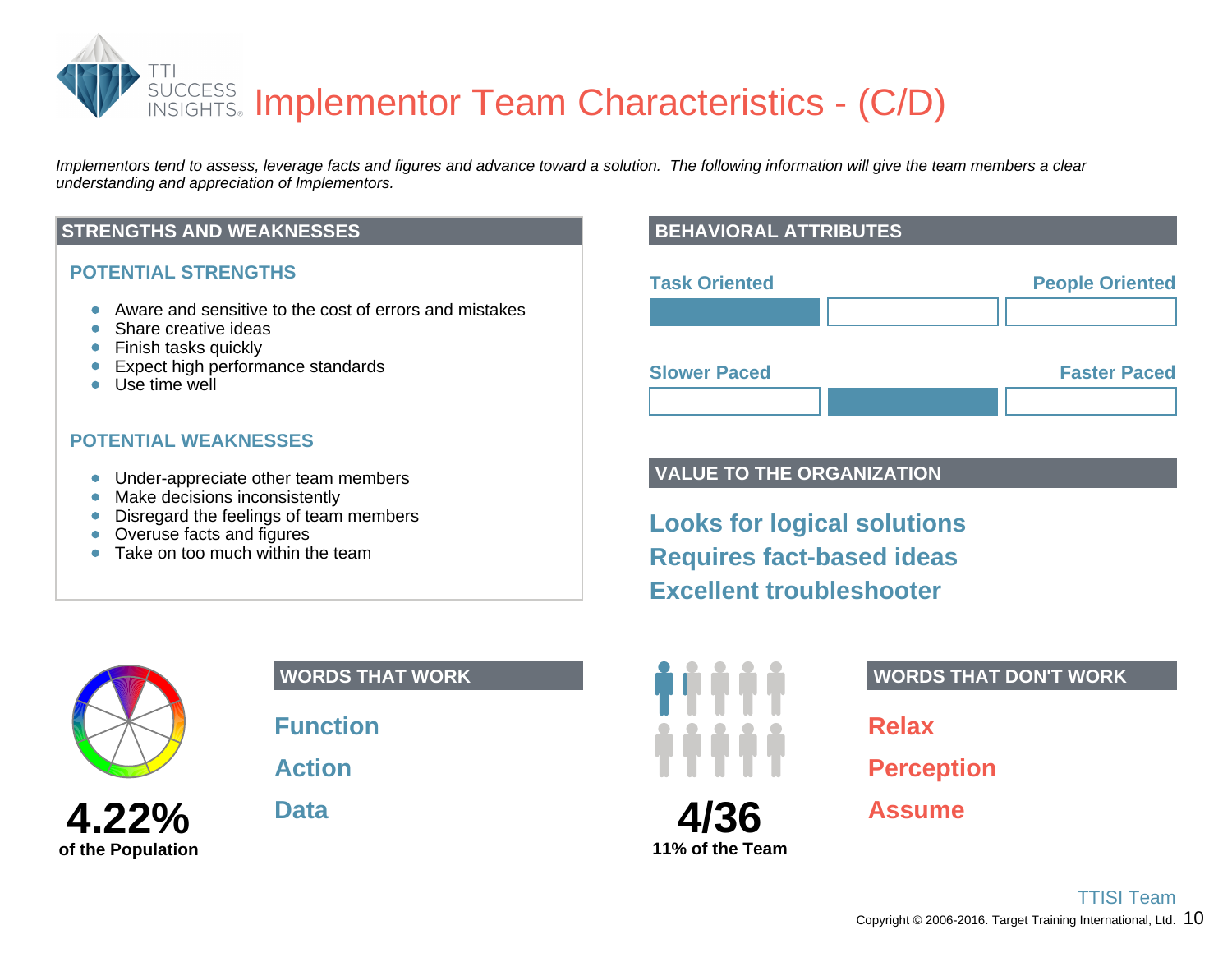

#### **IMPLEMENTOR TEAM**

Candice Frazer Eric Gehrig Richard Hunt Adam Wong



**D I S C**





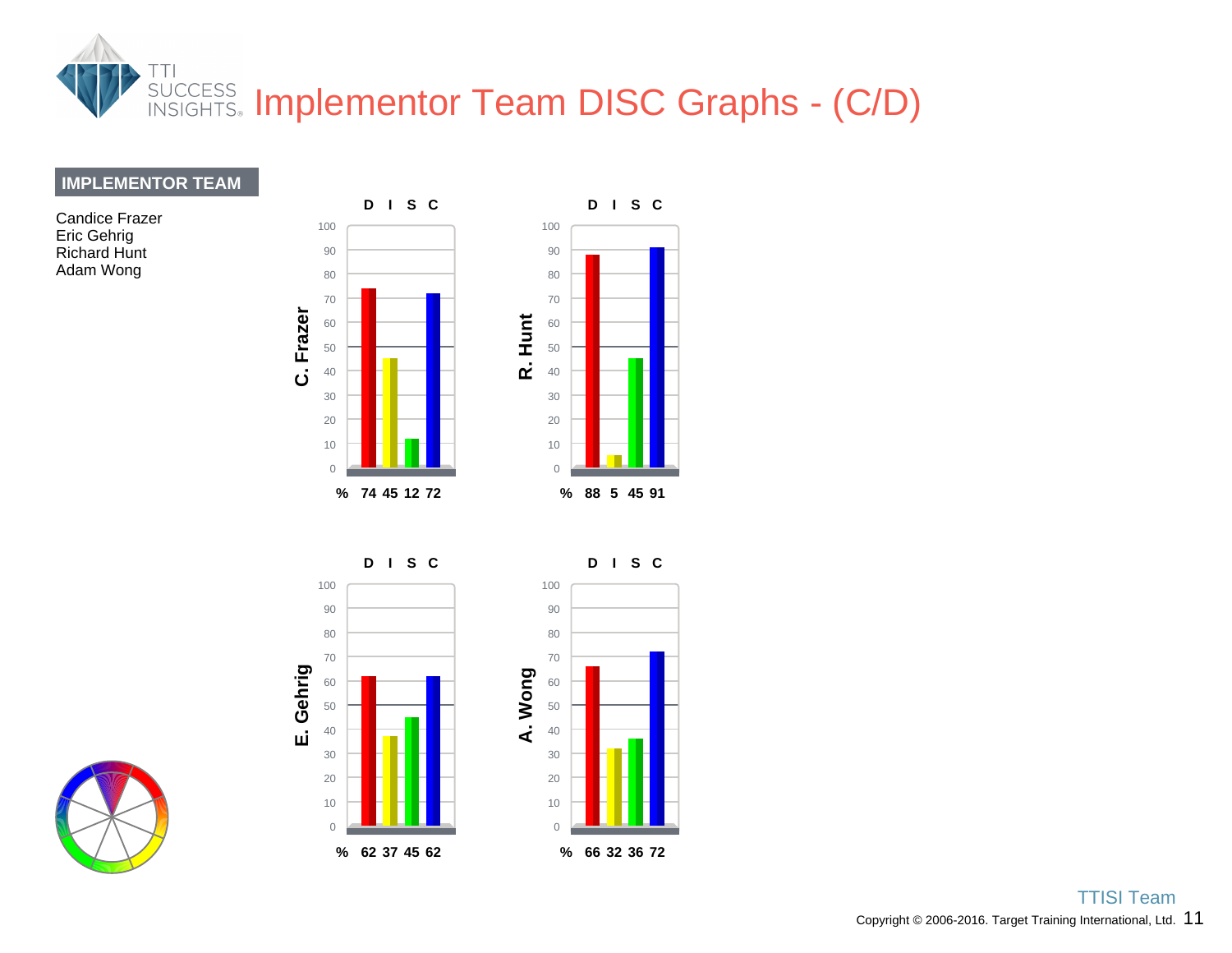

*Conductors tend to be direct, decisive and seek results. The following information will give the team members a clear understanding and appreciation of Conductors.*

#### **STRENGTHS AND WEAKNESSES**

#### **POTENTIAL STRENGTHS**

- Forward-looking and competitive
- **Energized by direct answers**
- Comfortable with power and authority
- $\bullet$ Seeking problems to solve
- Driven toward results

#### **POTENTIAL WEAKNESSES**

- Poor or selective listening
- Make decisions without all of the facts  $\bullet$
- Lack tact and diplomacy
- Use fear as a motivator
- Over delegate and under instruct

**7.12%**

**of the Population**

**WORDS THAT WORK**

**Quick**

**Advantage**

**Decisive**

#### **BEHAVIORAL ATTRIBUTES**

| <b>Task Oriented</b> | <b>People Oriented</b> |
|----------------------|------------------------|
|                      |                        |
| <b>Slower Paced</b>  | <b>Faster Paced</b>    |

#### **VALUE TO THE ORGANIZATION**

**Results driven Challenges the status quo Venturesome, ambitious**



## **3/36 8% of the Team**

#### **WORDS THAT DON'T WORK**

**Inconsistent**

**Follow Directions**

**Patient**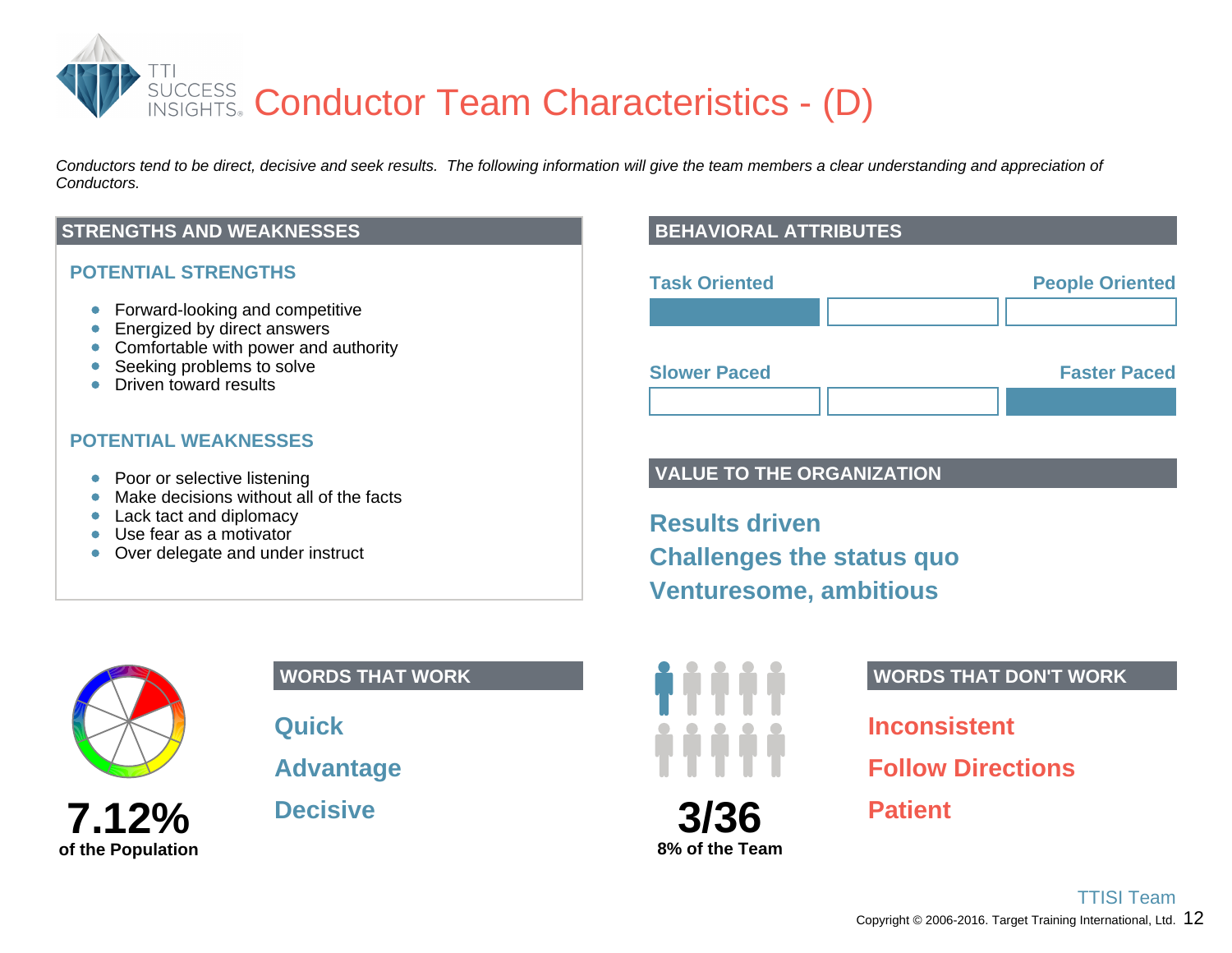

#### **CONDUCTOR TEAM**

Vanessa Boettcher Ron Bonnstetter Dustin Hebets





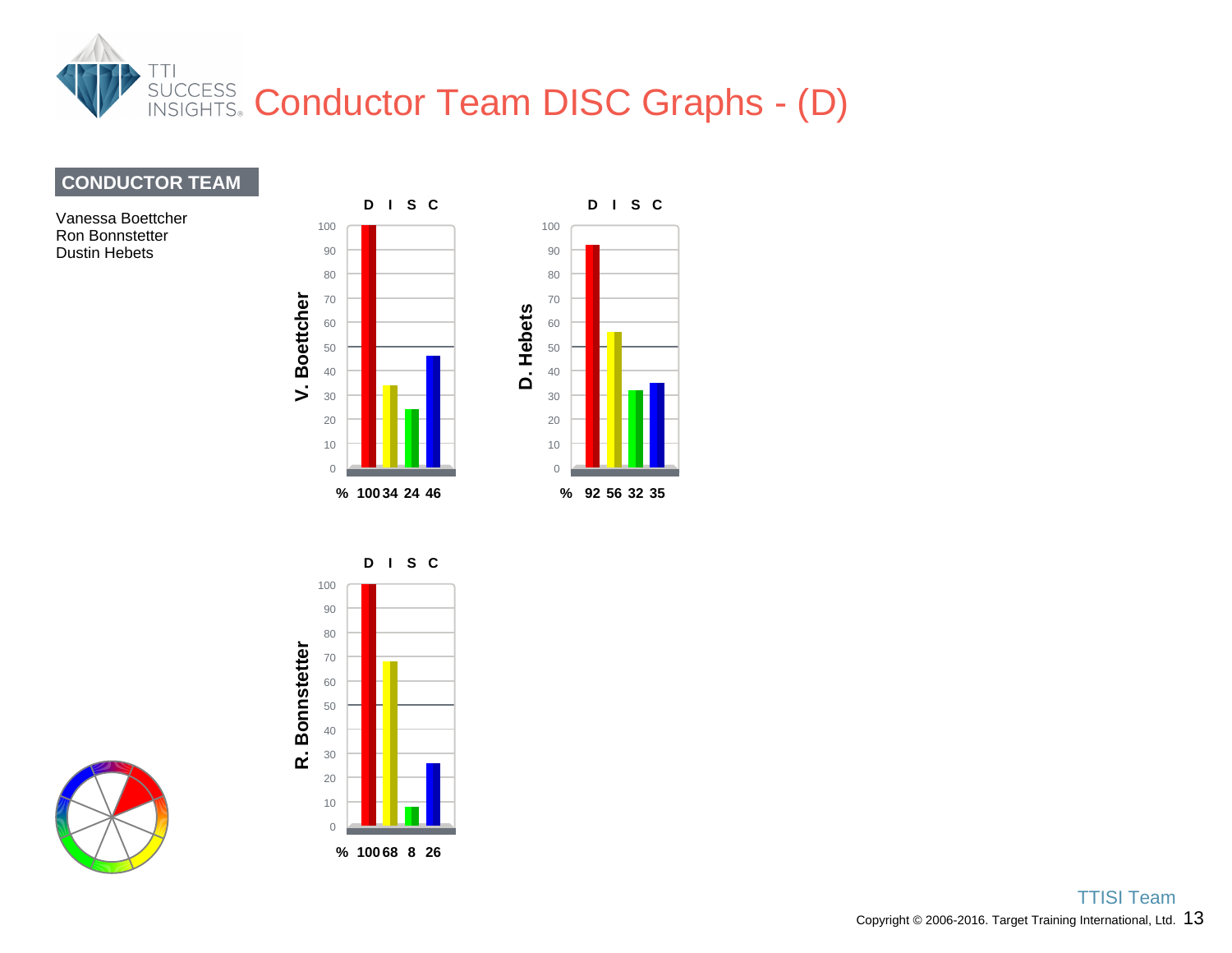

*Persuaders tend to convince others by appealing to reason, understanding, or emotion. The following information will give the team members a clear understanding and appreciation of Persuaders.*

#### **STRENGTHS AND WEAKNESSES**

#### **POTENTIAL STRENGTHS**

- Optimistic about team goals  $\bullet$
- Independent and autonomous  $\bullet$
- Engage others in projects and tasks
- Get results through team members
- Promote and accept changes

#### **POTENTIAL WEAKNESSES**

- Do not manage time or deadlines well
- Do not follow up and follow through as needed  $\bullet$
- Take on too many responsibilities at once
- Push their agenda  $\bullet$
- Be overly enthusiastic  $\bullet$



**12.68% of the Population**

#### **WORDS THAT WORK**

**Amazing**

**Unprecedented**

**Extraordinary**

#### **BEHAVIORAL ATTRIBUTES**

| <b>Task Oriented</b> | <b>People Oriented</b> |
|----------------------|------------------------|
|                      |                        |
| <b>Slower Paced</b>  | <b>Faster Paced</b>    |
|                      |                        |

#### **VALUE TO THE ORGANIZATION**

**Represents company in organizations Ability to handle many activities Innovative**



#### **WORDS THAT DON'T WORK**

**Standardized**

**Structured**

**Uniform**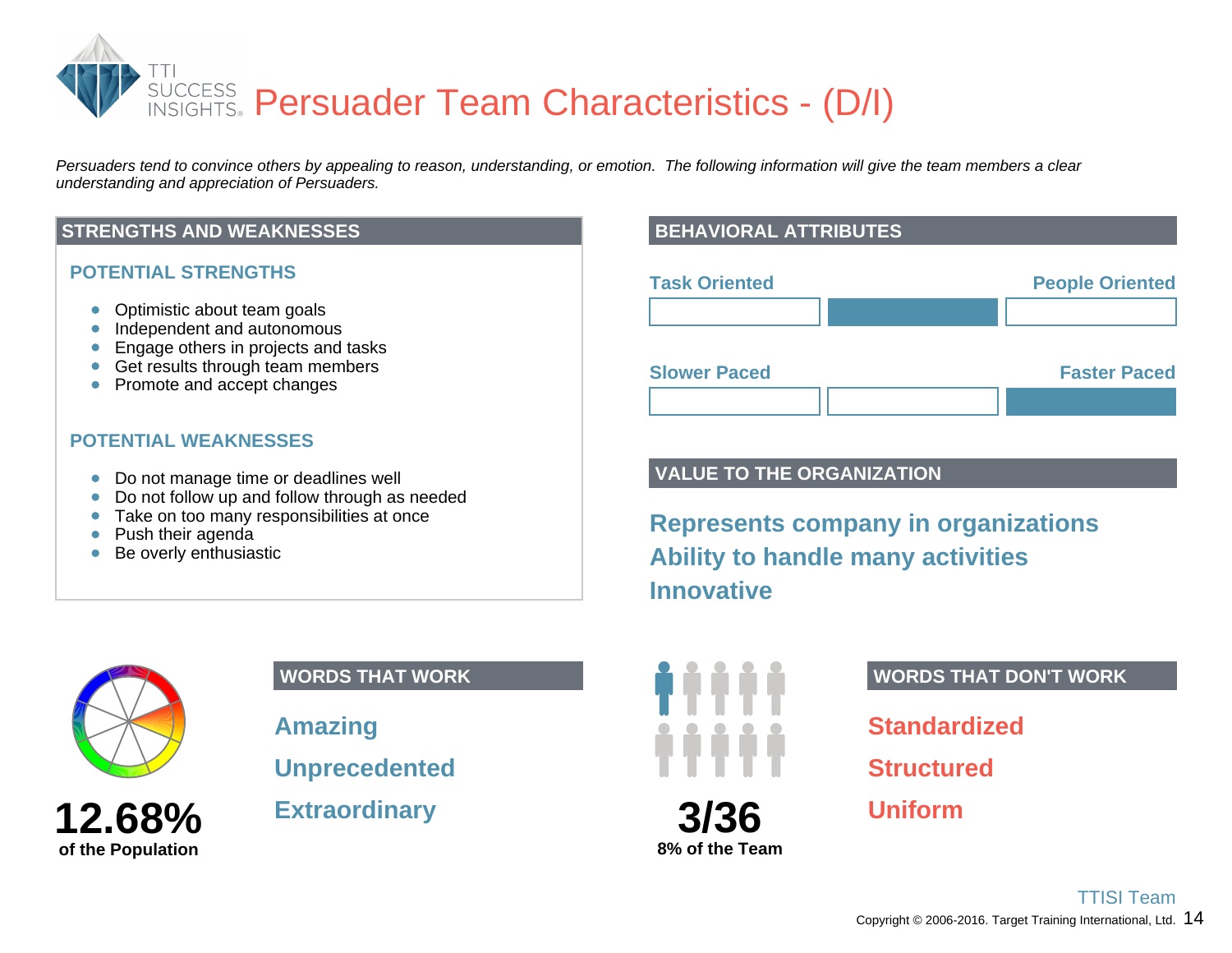

#### **PERSUADER TEAM**

Rick Bowers Favor Larson Cindy Rosser





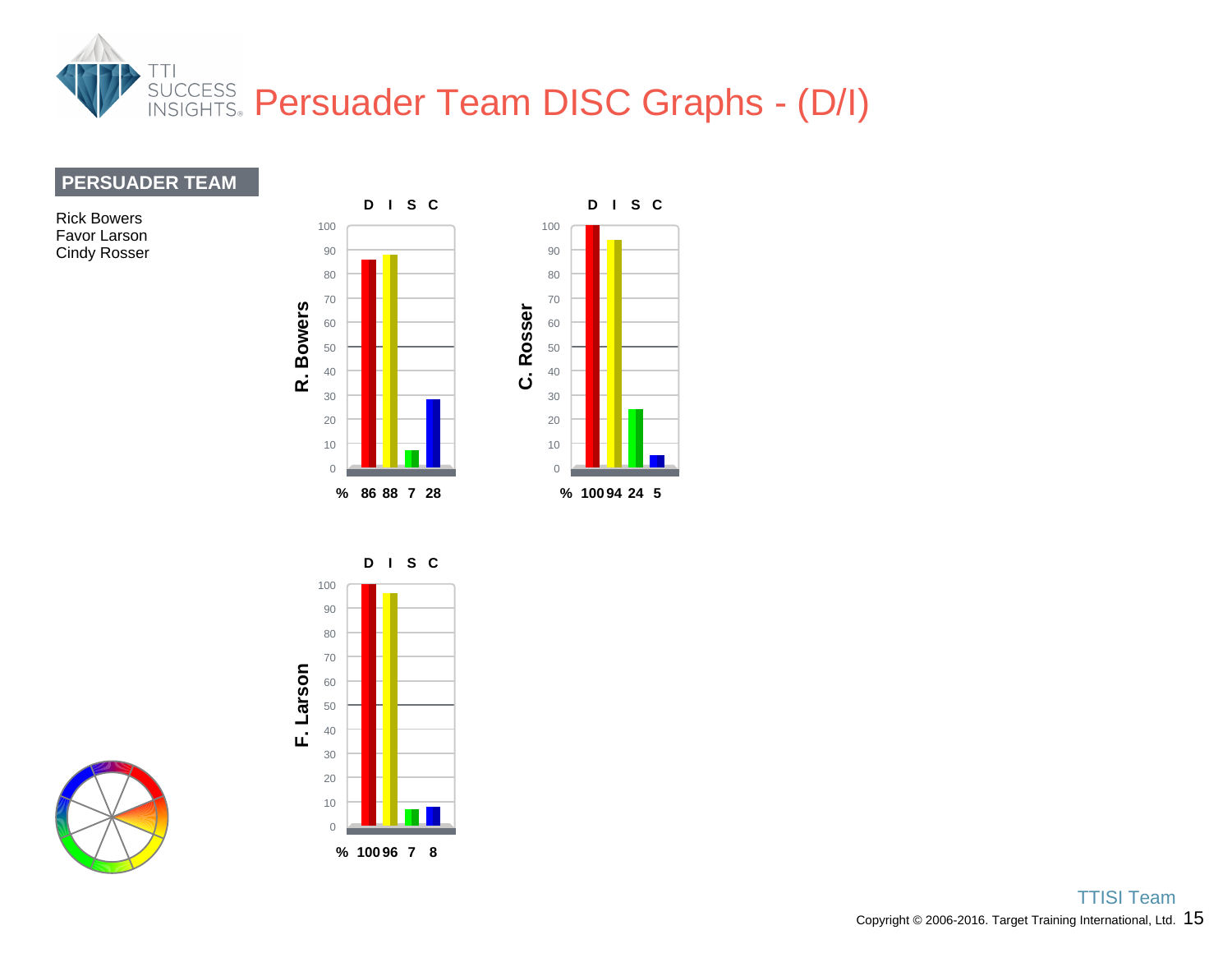SUCCESS Supporter Team Characteristics - (S)

*Supporters tend to be champions of sound ideas, working steadily and diligently to ensure a project is fully realized. The following information will give the team members a clear understanding and appreciation of Supporters.*

#### **STRENGTHS AND WEAKNESSES**

#### **POTENTIAL STRENGTHS**

- Focus on team activities
- Comfort others and show patience
- Perform well in team environments
- Conform to established procedures
- Add stability to the team

#### **POTENTIAL WEAKNESSES**

- Lack a sense of urgency
- Do the work themselves, rather than delegate  $\bullet$
- Resist team-initiated changes  $\bullet$
- Hesitate to move forward  $\bullet$
- Do not forgive faults or mistakes  $\bullet$



**11.90%**

**of the Population**

#### **WORDS THAT WORK**

**Consistent**

**Usual**

**Secure**

#### **BEHAVIORAL ATTRIBUTES**

| <b>Task Oriented</b> |  | <b>People Oriented</b> |
|----------------------|--|------------------------|
|                      |  |                        |
| <b>Slower Paced</b>  |  | <b>Faster Paced</b>    |
|                      |  |                        |

#### **VALUE TO THE ORGANIZATION**

**Negotiates conflicts Dependable team player Consistent and steady**



**6% of the Team**

#### **WORDS THAT DON'T WORK**

**Unexpected**

**Urgent**

**Confrontation**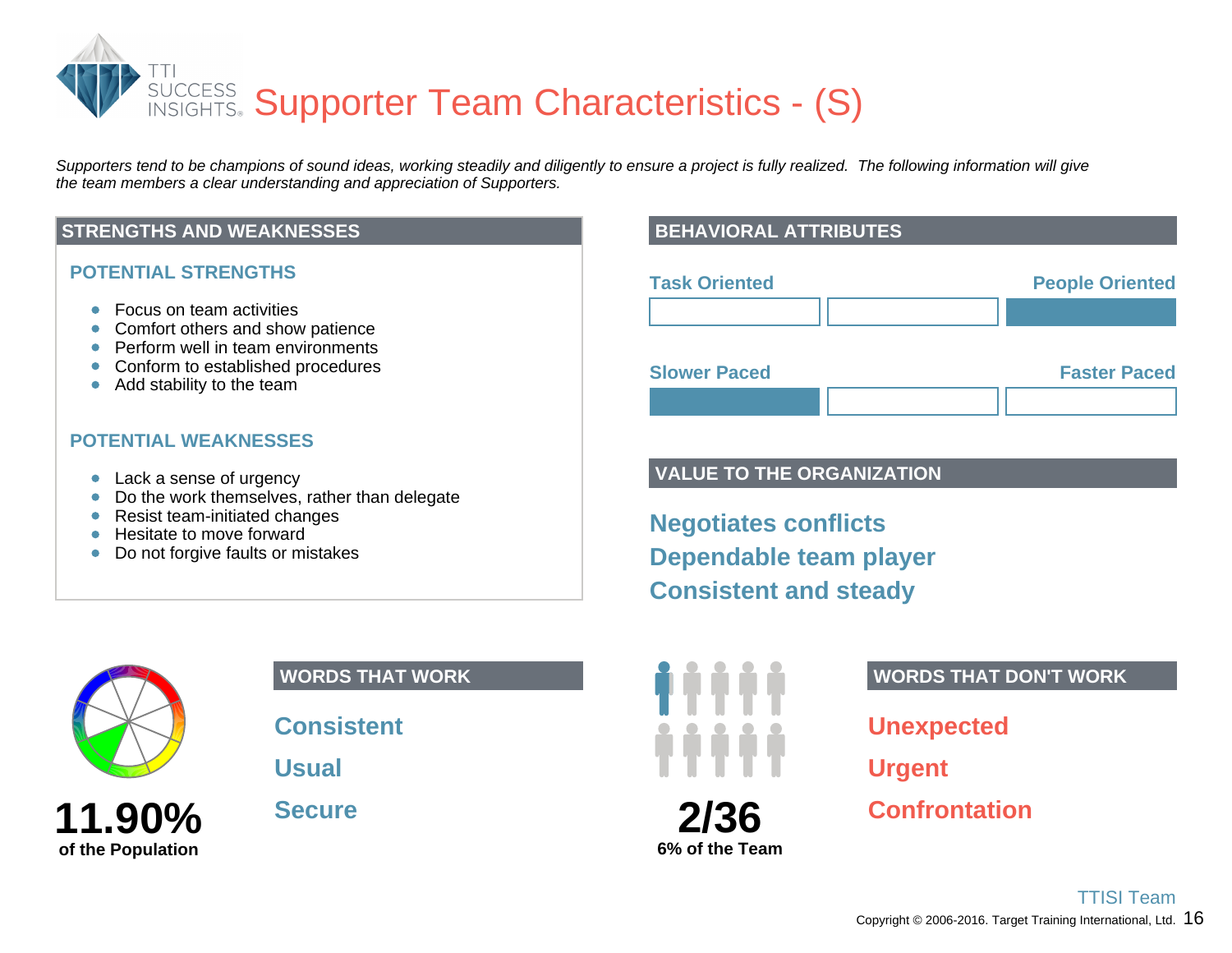

#### **SUPPORTER TEAM**

Craig Casimir Teresa Taylor <sup>100</sup>



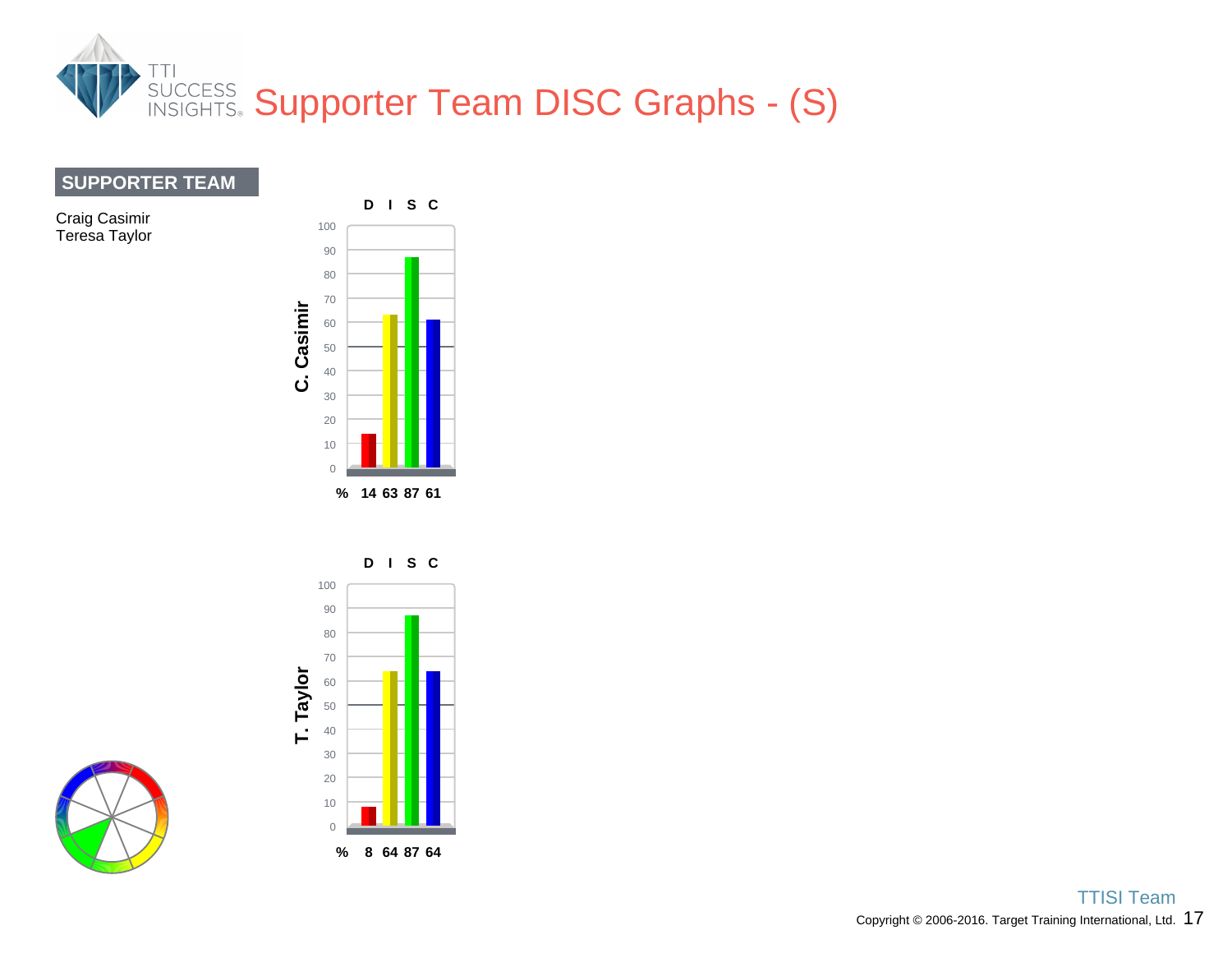SUCCESS Analyzer Team Characteristics - (C)

*Analyzers tend to seek out accuracy in all activity and are careful to gather precise data to ensure the highest quality possible. The following information will give the team members a clear understanding and appreciation of Analyzers.*

#### **STRENGTHS AND WEAKNESSES**

#### **POTENTIAL STRENGTHS**

- Operate in a self-disciplined manner
- Accurate and precise
- Use facts to support their opinion and cause
- Maintain high standards for self and subordinates  $\bullet$
- Think critically

#### **POTENTIAL WEAKNESSES**

- Do the work themselves and do not delegate
- Lean on team leader or supervisor
- Hesitate to act without sufficient facts
- Keep their feelings to themselves
- Conceal new ideas



**5.12%**

**of the Population**

#### **WORDS THAT WORK**

**Factual**

**Precise**

**Verified**

#### **BEHAVIORAL ATTRIBUTES**

| <b>Task Oriented</b> |  | <b>People Oriented</b> |
|----------------------|--|------------------------|
|                      |  |                        |
| <b>Slower Paced</b>  |  | <b>Faster Paced</b>    |
|                      |  |                        |

#### **VALUE TO THE ORGANIZATION**

**Will gather data for decision making Comprehensive problem solving Accurate and intuitive**



#### **WORDS THAT DON'T WORK**

**Imagine**

**Educated guess**

**Experimental**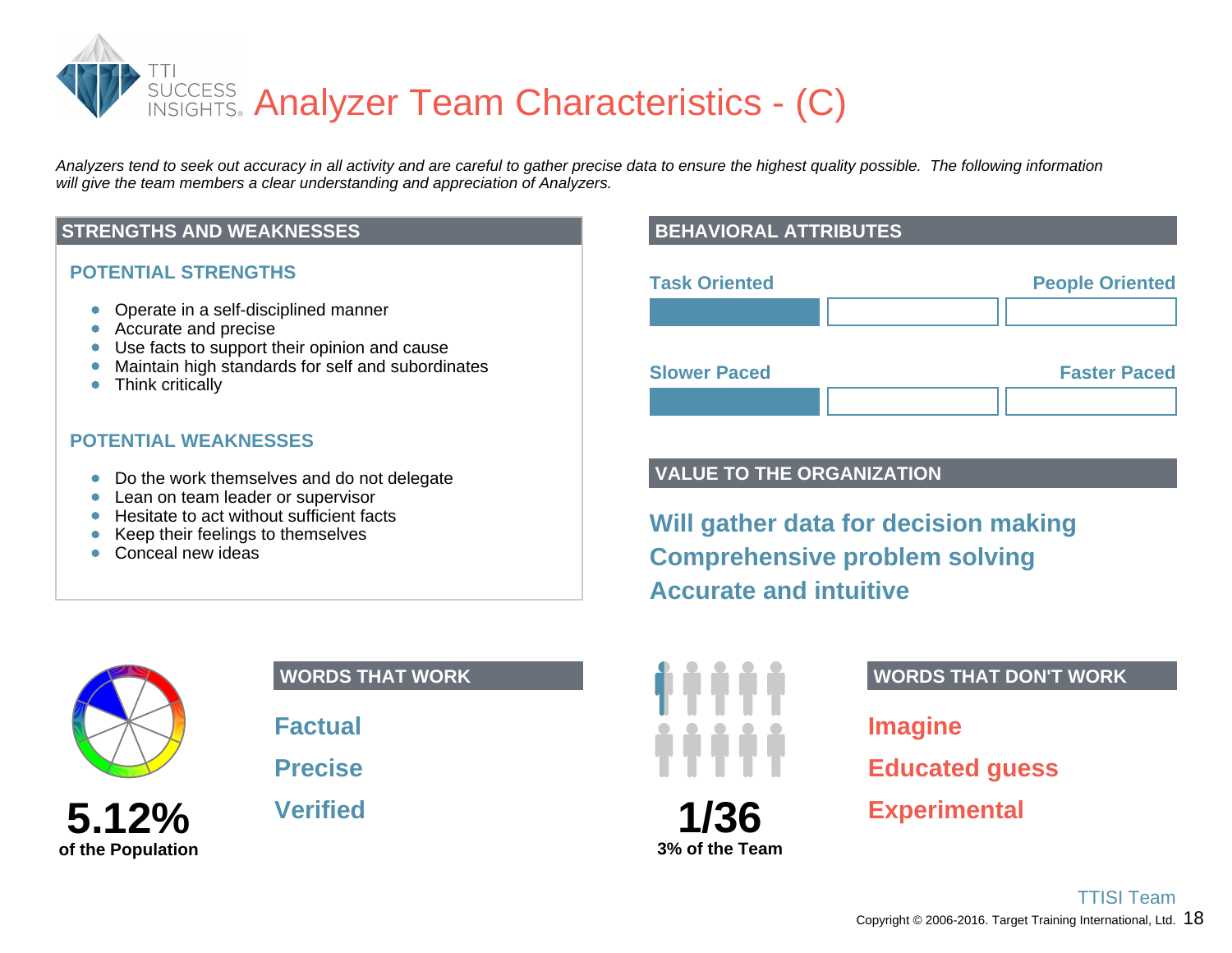



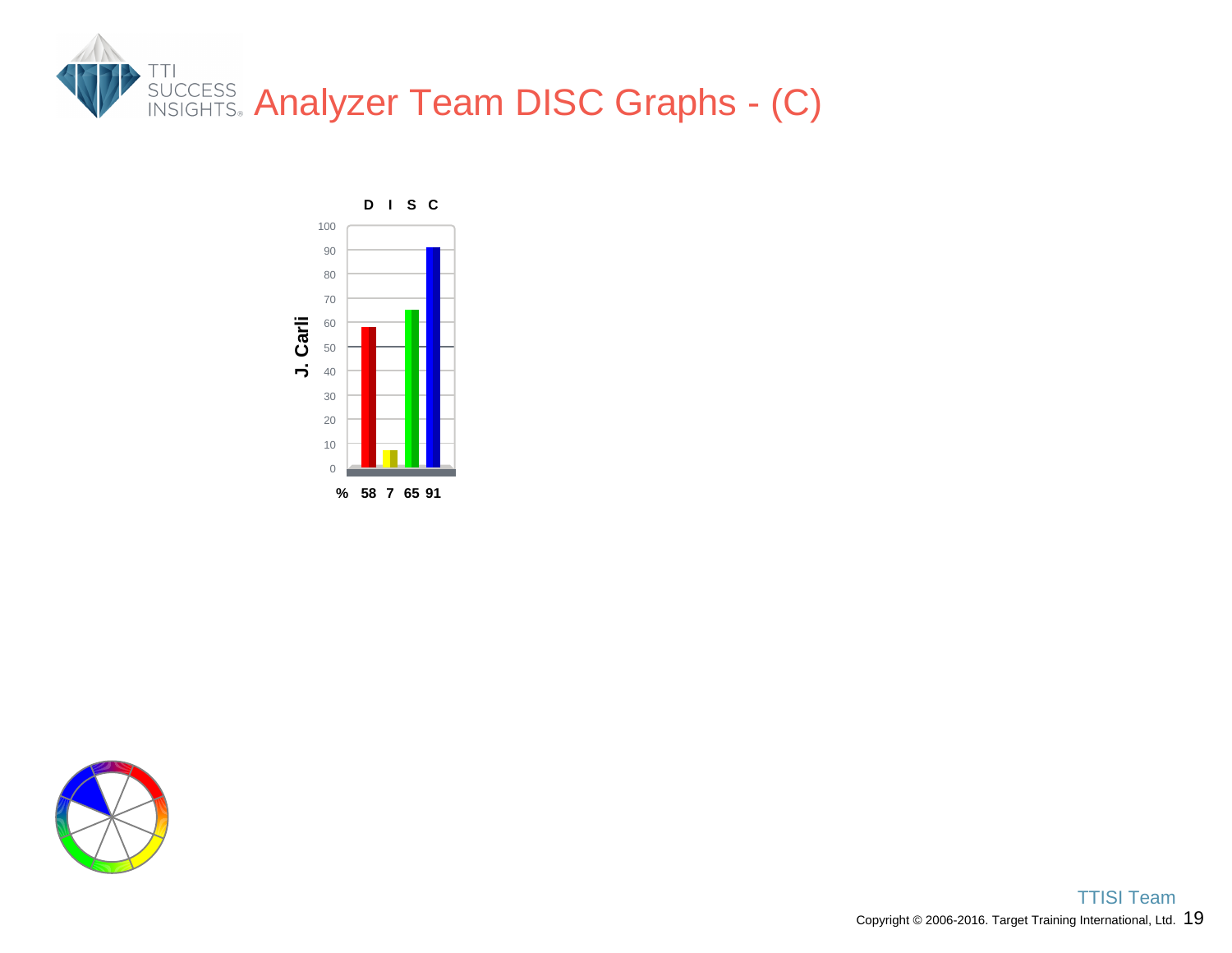

*The following matrix illustrates the blending of the four DISC styles into eight segments. Each segment contains a definition and the percentage of team members in the respective segment. Segments are deliberately located beside the segment that has the opposing style.*

| <b>CONDUCTOR - D (8%)</b>                                                                | <b>SUPPORTER - S (6%)</b>                                                                                                    |
|------------------------------------------------------------------------------------------|------------------------------------------------------------------------------------------------------------------------------|
| People who tend to be direct, decisive, and seek results.                                | People who tend to be champions of sound ideas, working steadily<br>and diligently to ensure a project is fully realized.    |
| PERSUADER - D/I (8%)                                                                     | <b>COORDINATOR - S/C (33%)</b>                                                                                               |
| People who tend to convince others by appealing to reason,<br>understanding, or emotion. | People who tend to be fact-oriented and adhere to proven methods<br>to complete projects and tasks.                          |
| <b>PROMOTER - I (19%)</b>                                                                | <b>ANALYZER - C (3%)</b>                                                                                                     |
|                                                                                          |                                                                                                                              |
| People who tend to verbalize many thoughts to influence outcomes.                        | People who tend to seek out accuracy in all activities and ensure the<br>highest quality possible by gathering precise data. |
| <b>RELATER - I/S (11%)</b>                                                               | <b>IMPLEMENTOR - C/D (11%)</b>                                                                                               |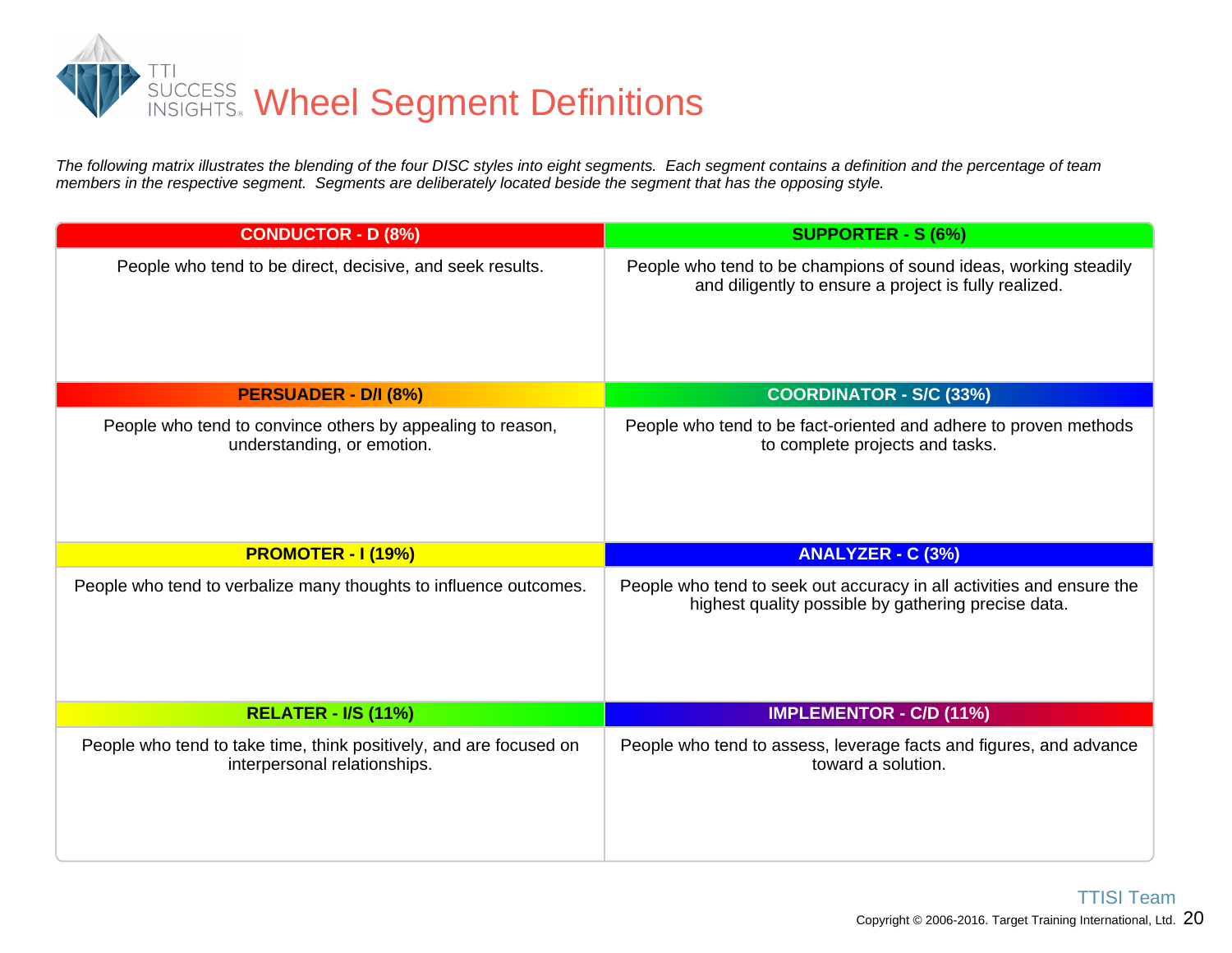

The following matrix illustrates the blending of the four DISC styles into eight segments. Each segment contains team members and the percentage of *team members in the respective segment. Segments are deliberately located beside the segment that has the opposing style.*

| <b>CONDUCTOR (8%)</b>                                                                                | <b>SUPPORTER (6%)</b>                                                                                                                                                                                                               |
|------------------------------------------------------------------------------------------------------|-------------------------------------------------------------------------------------------------------------------------------------------------------------------------------------------------------------------------------------|
| Vanessa Boettcher<br><b>Ron Bonnstetter</b><br><b>Dustin Hebets</b>                                  | Craig Casimir<br><b>Teresa Taylor</b>                                                                                                                                                                                               |
| <b>PERSUADER (8%)</b>                                                                                | <b>COORDINATOR (33%)</b>                                                                                                                                                                                                            |
| <b>Rick Bowers</b><br>Favor Larson<br><b>Cindy Rosser</b>                                            | Kate Biben<br><b>Carol Mettenbrink</b><br>Alec Bonnstetter<br><b>Ryan Miller</b><br>Nick Chris<br><b>Cherisse Mowry</b><br><b>Philip Daugs</b><br><b>Brent Rowland</b><br><b>Erin Healy</b><br>Kefei Wang<br>Anne Klink<br>Amy Lane |
| <b>PROMOTER (19%)</b>                                                                                | <b>ANALYZER (3%)</b>                                                                                                                                                                                                                |
| James Alire                                                                                          | John Carli                                                                                                                                                                                                                          |
| Tom Bogart<br>Rodney Cox<br>Jill Heberling<br>Ann Leitensdorfer<br>Cassandra Nelson<br>Sandra Stoner |                                                                                                                                                                                                                                     |
| <b>RELATER (11%)</b>                                                                                 | <b>IMPLEMENTOR (11%)</b>                                                                                                                                                                                                            |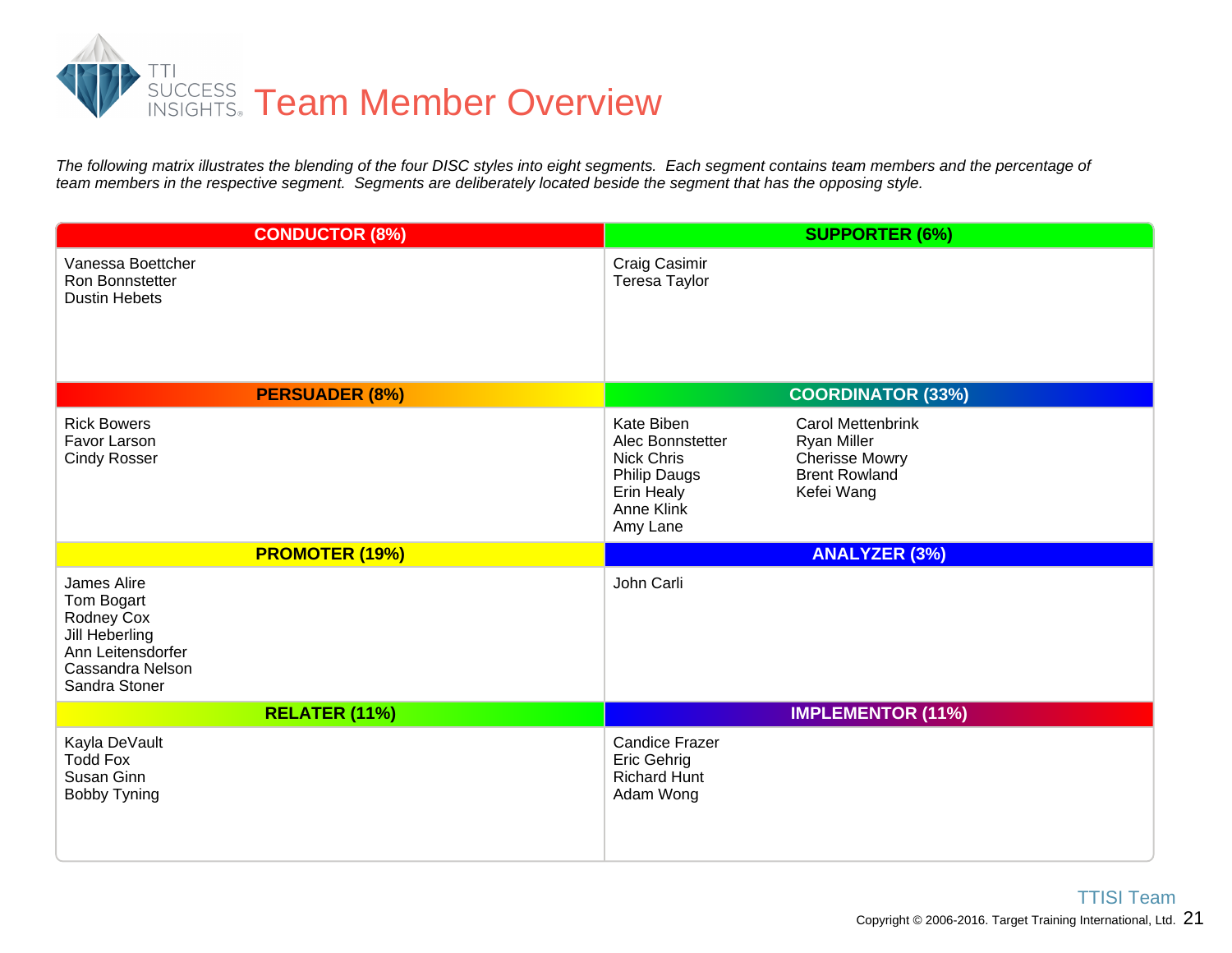

The following matrix illustrates the blending of the four DISC styles into eight segments. Each segment contains team member characteristics and the *percentage of team members in the respective segment. Segments are deliberately located beside the segment that has the opposing style.*

| <b>CONDUCTOR (8%)</b>                                                                                                | <b>SUPPORTER (6%)</b>                                                                                             |
|----------------------------------------------------------------------------------------------------------------------|-------------------------------------------------------------------------------------------------------------------|
| Competitive<br><b>Direct</b><br><b>Results-Oriented</b><br>Acts with Urgency<br>Change Agent<br><b>Strong Willed</b> | Accommodating<br>Reflective<br>Persistent<br>Composed<br>Dependable<br><b>Good Listener</b>                       |
| <b>PERSUADER (8%)</b>                                                                                                | <b>COORDINATOR (33%)</b>                                                                                          |
| Quick to Change<br>Independent<br>Optimistic<br>Confident<br>Charismatic<br>Influential                              | Slow to Change<br>Self-Disciplined<br>Executor<br>Logical<br>Realistic<br>Process-Oriented                        |
|                                                                                                                      |                                                                                                                   |
| <b>PROMOTER (19%)</b>                                                                                                | <b>ANALYZER (3%)</b>                                                                                              |
| Trusting<br>Convincing<br>Inspiring<br>Outgoing<br>Cordial<br>Cheerful                                               | Precise<br>Accurate<br>Focus on Quality<br><b>Critical Listener</b><br>Non-Verbal Communicator<br>Detail oriented |
| RELATER (11%)                                                                                                        | <b>IMPLEMENTOR (11%)</b>                                                                                          |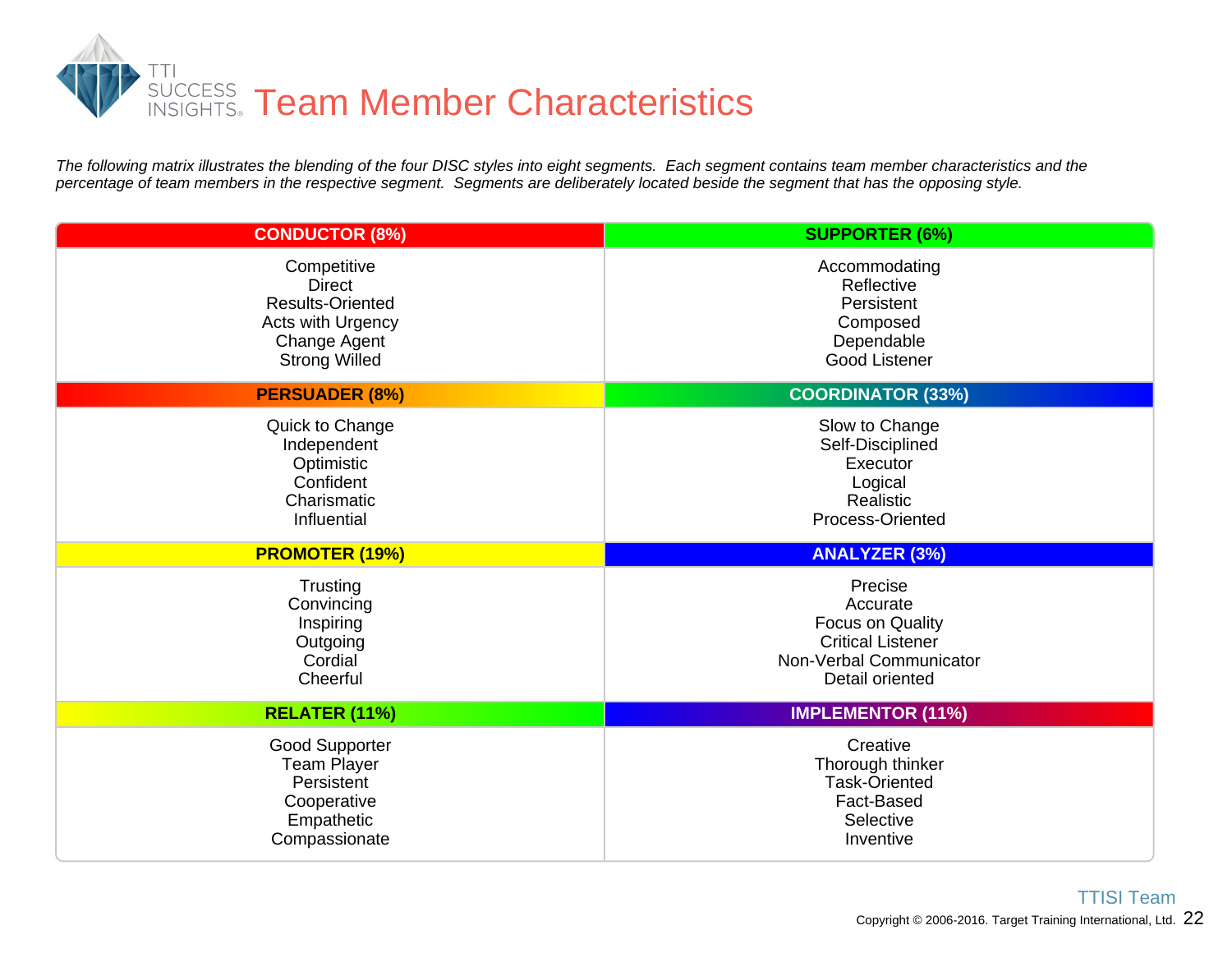

*The following matrix illustrates the blending of the four DISC styles into eight segments. Each segment contains the ideal environment for the team and the percentage of team members in the respective segment. Segments are deliberately located beside the segment that has the opposing style.*

| <b>CONDUCTOR (8%)</b>                                                                                                                                        | <b>SUPPORTER (6%)</b>                                                                                                                  |
|--------------------------------------------------------------------------------------------------------------------------------------------------------------|----------------------------------------------------------------------------------------------------------------------------------------|
| <b>Bold and Aggressive Actions</b><br><b>Challenging Assignments</b><br><b>Expedites Action</b><br>Firm and Quick Decision Making<br><b>Results-Oriented</b> | <b>Logical Thinking</b><br><b>Systematic Routine</b><br><b>Relaxed Pace</b><br><b>Team Participation</b><br>Security                   |
| <b>PERSUADER (8%)</b>                                                                                                                                        | <b>COORDINATOR (33%)</b>                                                                                                               |
| Enthusiasm<br><b>Persuasive Communications</b><br><b>Results Through People</b><br>Testing of New Ideas<br><b>Competition with Others</b>                    | Adherence to Standards<br><b>Routine Work</b><br><b>Guidelines to Follow</b><br>Facts and Data to Analyze<br>Diplomacy and Cooperation |
|                                                                                                                                                              |                                                                                                                                        |
| <b>PROMOTER (19%)</b>                                                                                                                                        | <b>ANALYZER (3%)</b>                                                                                                                   |
| People Contact<br>Solutions to "People Problems"<br><b>Optimistic Outlook</b><br>Verbalizes Thoughts and Ideas<br><b>Varied Activities</b>                   | <b>High Quality Standards</b><br><b>Procedures to Follow</b><br>Clean and Tidy Workstation<br>Accuracy<br>Analysis of Facts and Data   |
| RELATER (11%)                                                                                                                                                | <b>IMPLEMENTOR (11%)</b>                                                                                                               |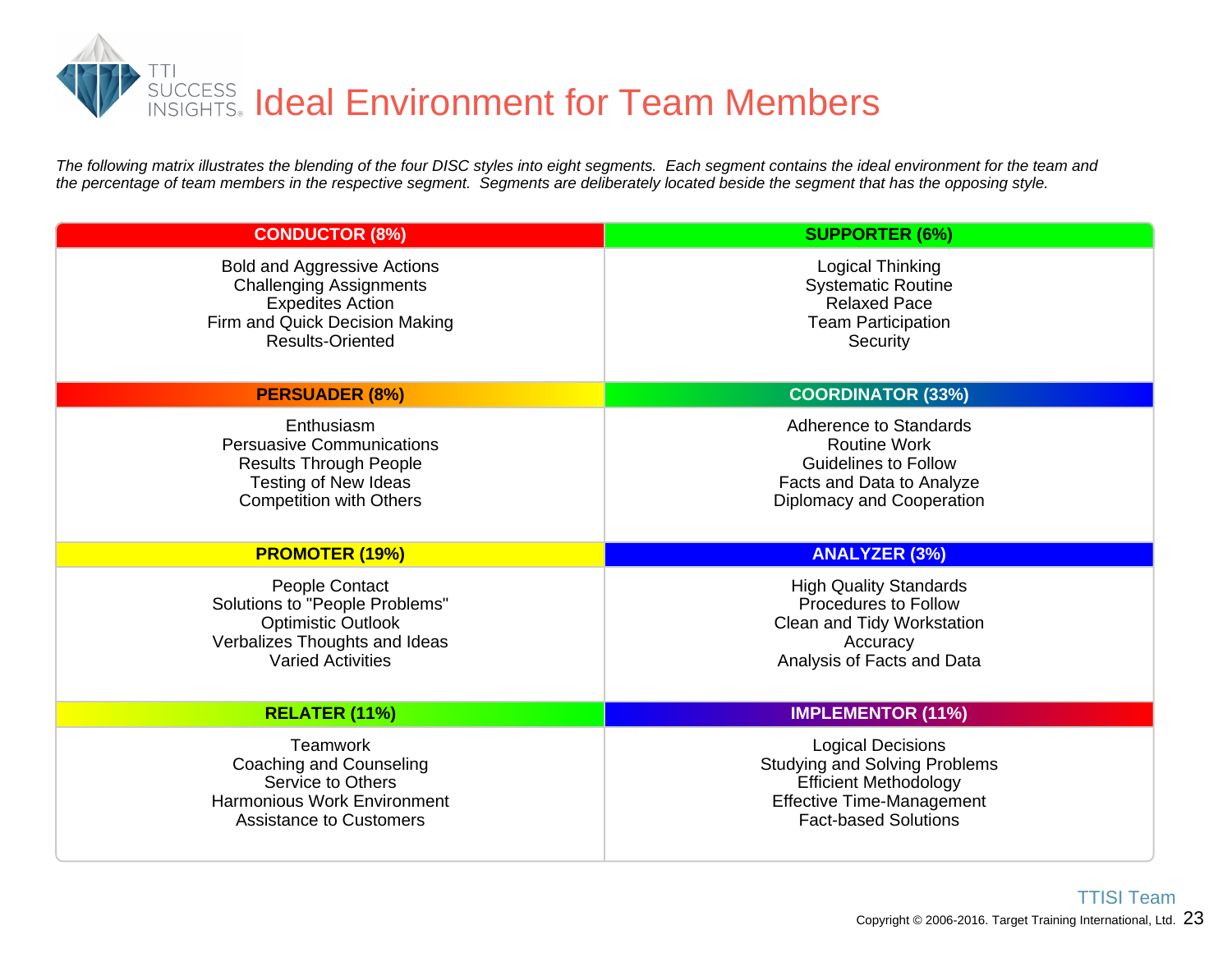

*The following matrix illustrates the blending of the four DISC styles into eight segments. Each segment contains the words that don't work with the team and the percentage of team members in the respective segment. Segments are deliberately located beside the segment that has the opposing style.*

| <b>CONDUCTOR (8%)</b>    | <b>SUPPORTER (6%)</b>    |
|--------------------------|--------------------------|
| Inconsistent             | Unexpected               |
| <b>Follow Directions</b> | Urgent                   |
| Patient                  | Confrontation            |
| <b>PERSUADER (8%)</b>    | <b>COORDINATOR (33%)</b> |
| Standardized             | Unfamiliar               |
| Structured               | Hectic                   |
| Uniform                  | Incomplete               |
| <b>PROMOTER (19%)</b>    | <b>ANALYZER (3%)</b>     |
| Ordinary                 | Imagine                  |
| Quiet                    | <b>Educated guess</b>    |
| <b>Strict</b>            | Experimental             |
| RELATER (11%)            | <b>IMPLEMENTOR (11%)</b> |
| Complex                  | Relax                    |
| Abstract                 | Perception               |
| Analytical               | Assume                   |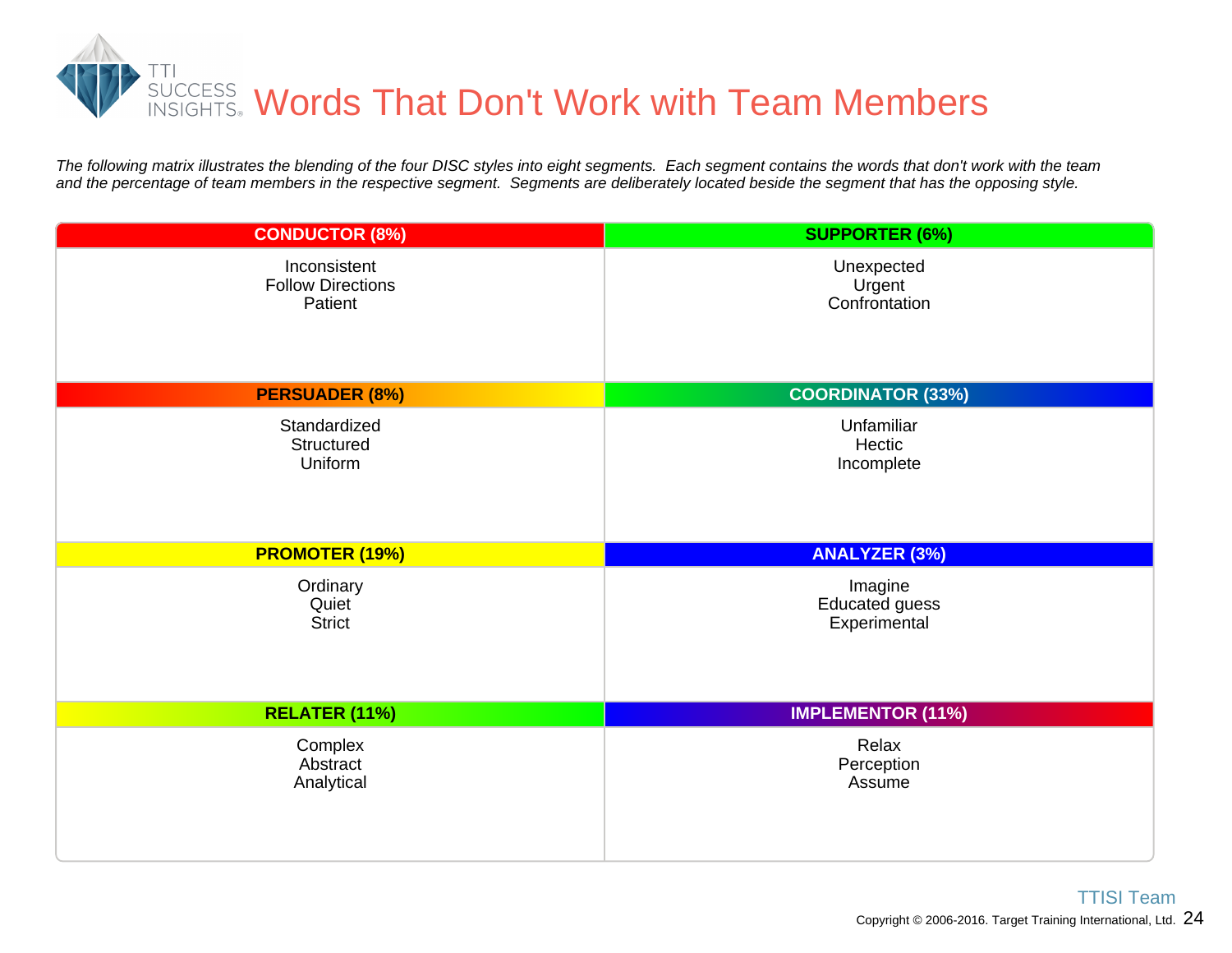

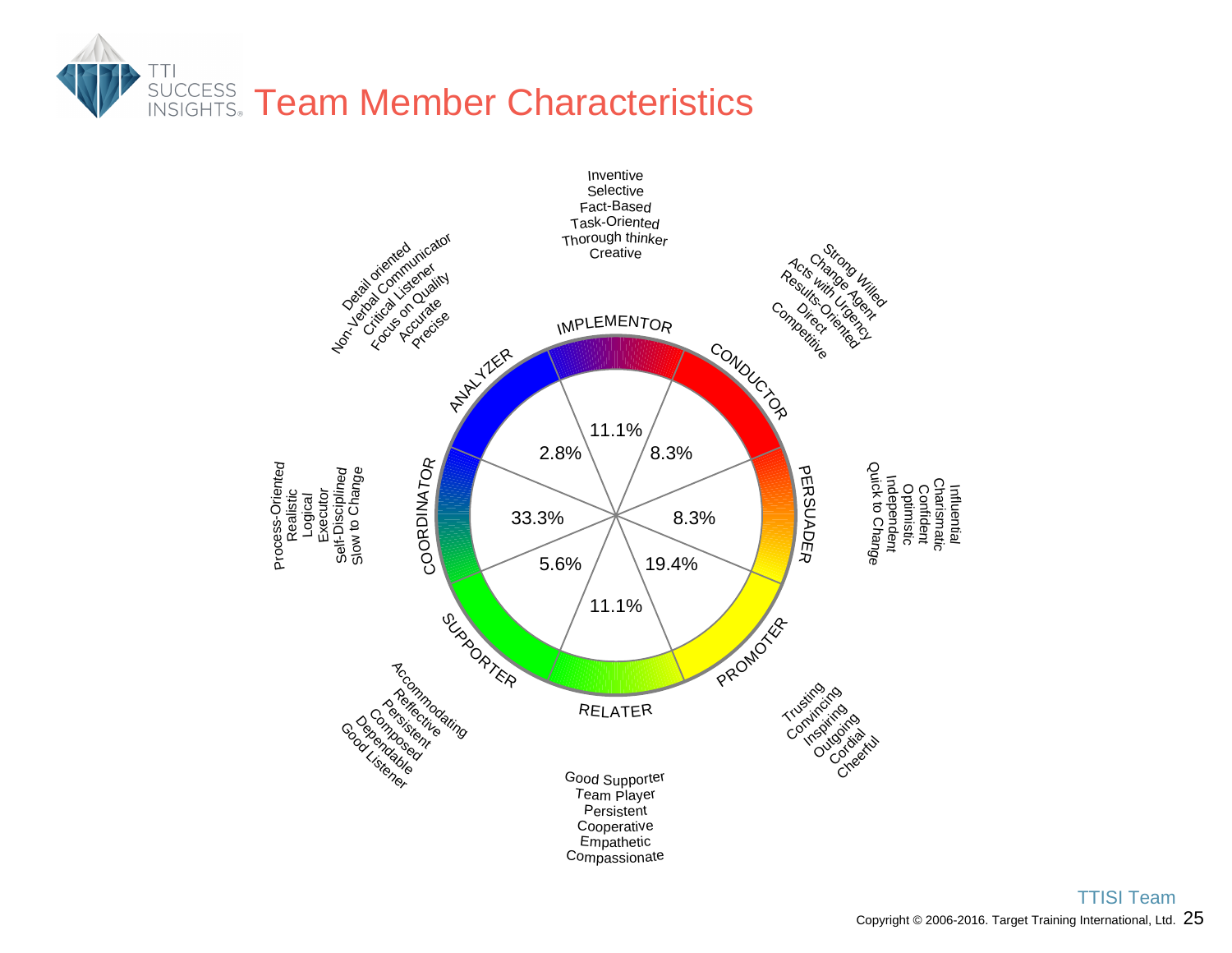# TTI **INSIGETS Ideal Environment for Team Members**

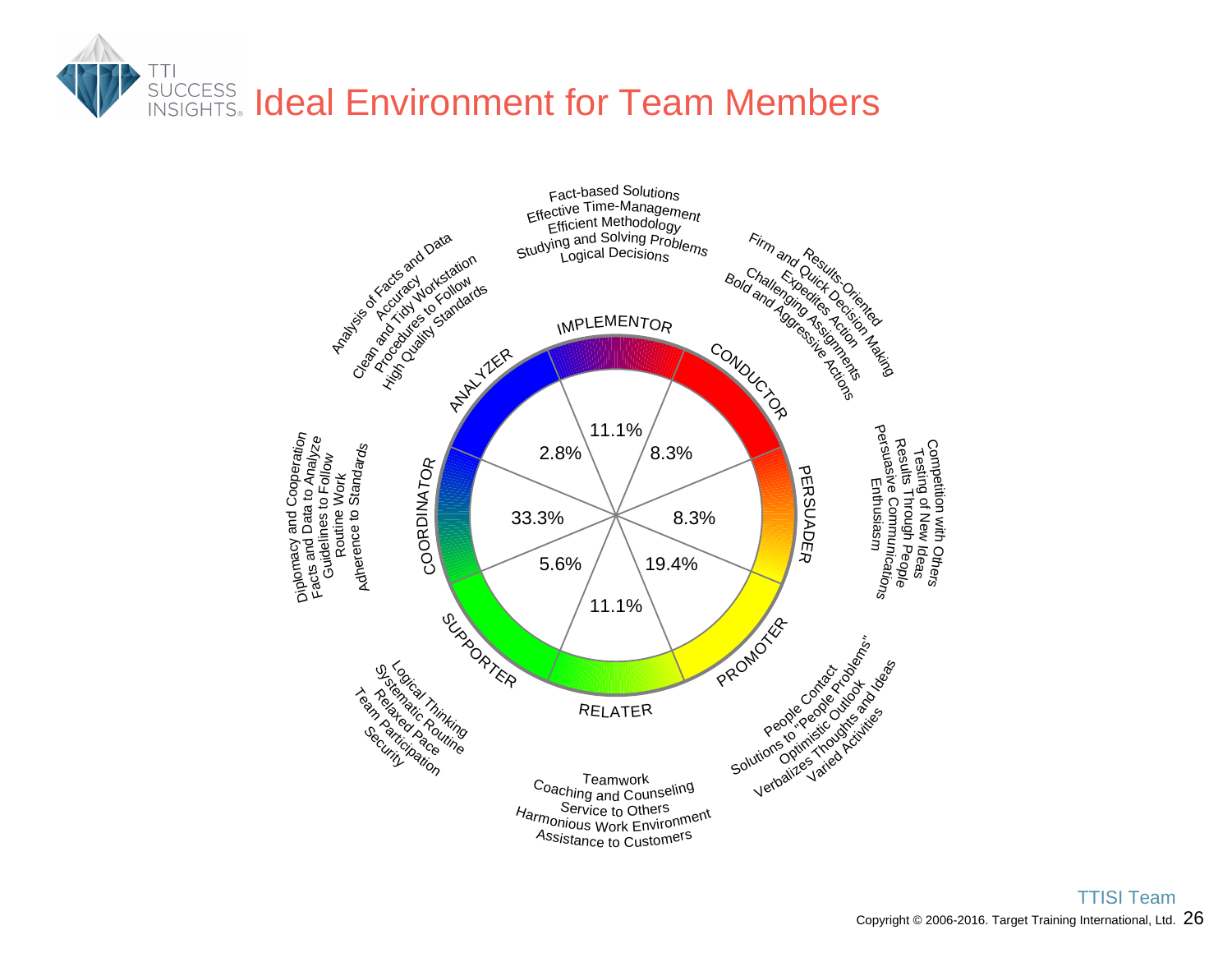

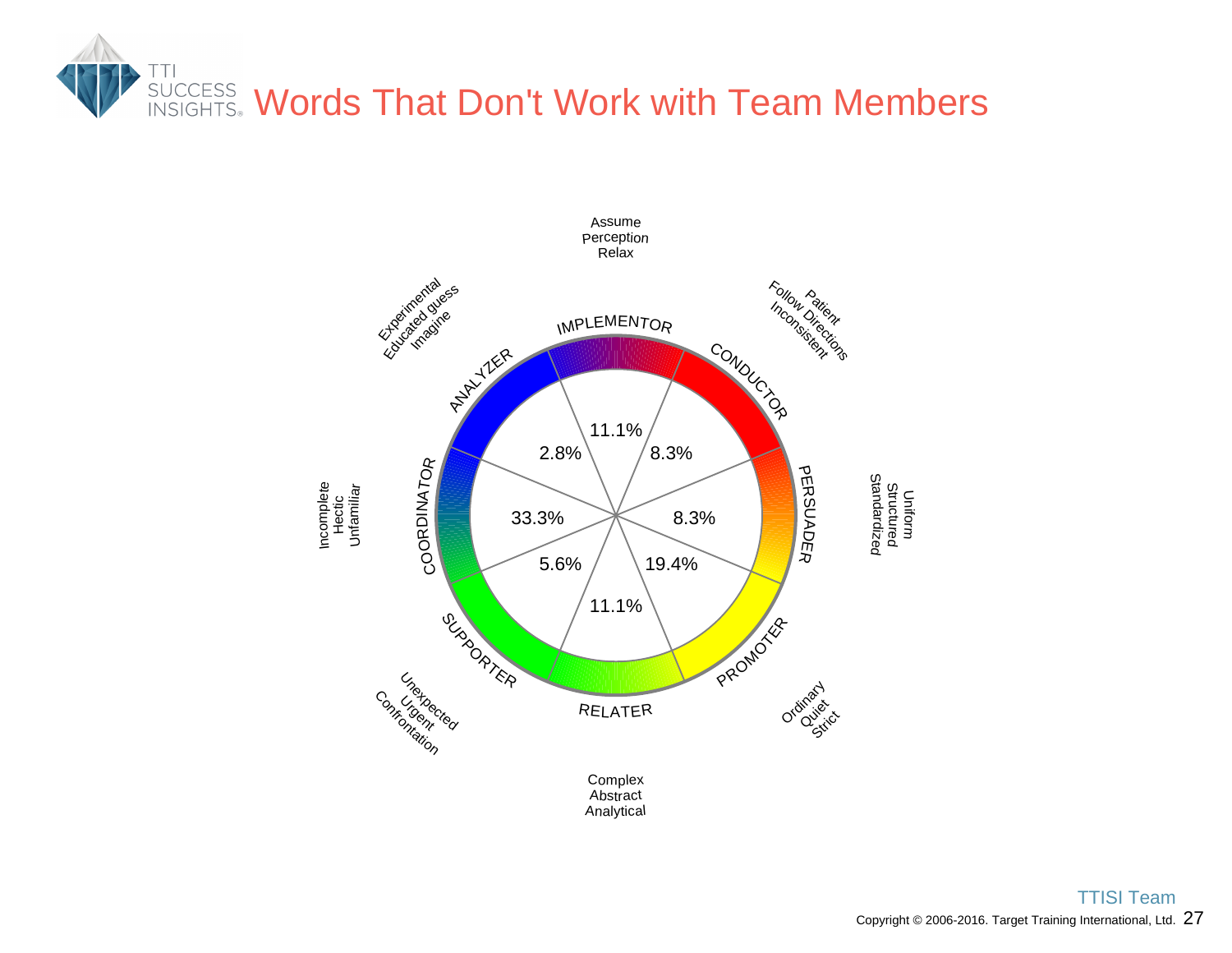



#### **TEAM MEMBERS**

- 1: James Alire
- 2: Kate Biben
- 3: Vanessa Boettcher
- 4: Tom Bogart
- 5: Alec Bonnstetter
- 6: Ron Bonnstetter
- 7: Rick Bowers \*
- 8: John Carli
- 9: Craig Casimir
- 10: Nick Chris
- 11: Rodney Cox
- 12: Philip Daugs
- 13: Kayla DeVault
- 14: Todd Fox
- 15: Candice Frazer
- 16: Eric Gehrig
- 17: Susan Ginn
- 18: Erin Healy
- 19: Jill Heberling
- 20: Dustin Hebets
- 21: Richard Hunt
- 22: Anne Klink
- 23: Amy Lane
- 24: Favor Larson
- 25: Ann Leitensdorfer
- 26: Carol Mettenbrink
- 27: Ryan Miller
- 28: Cherisse Mowry
- 29: Cassandra Nelson
- 30: Cindy Rosser
- 31: Brent Rowland
- 32: Sandra Stoner
- 33: Teresa Taylor
- 34: Bobby Tyning
- 35: Kefei Wang
- 36: Adam Wong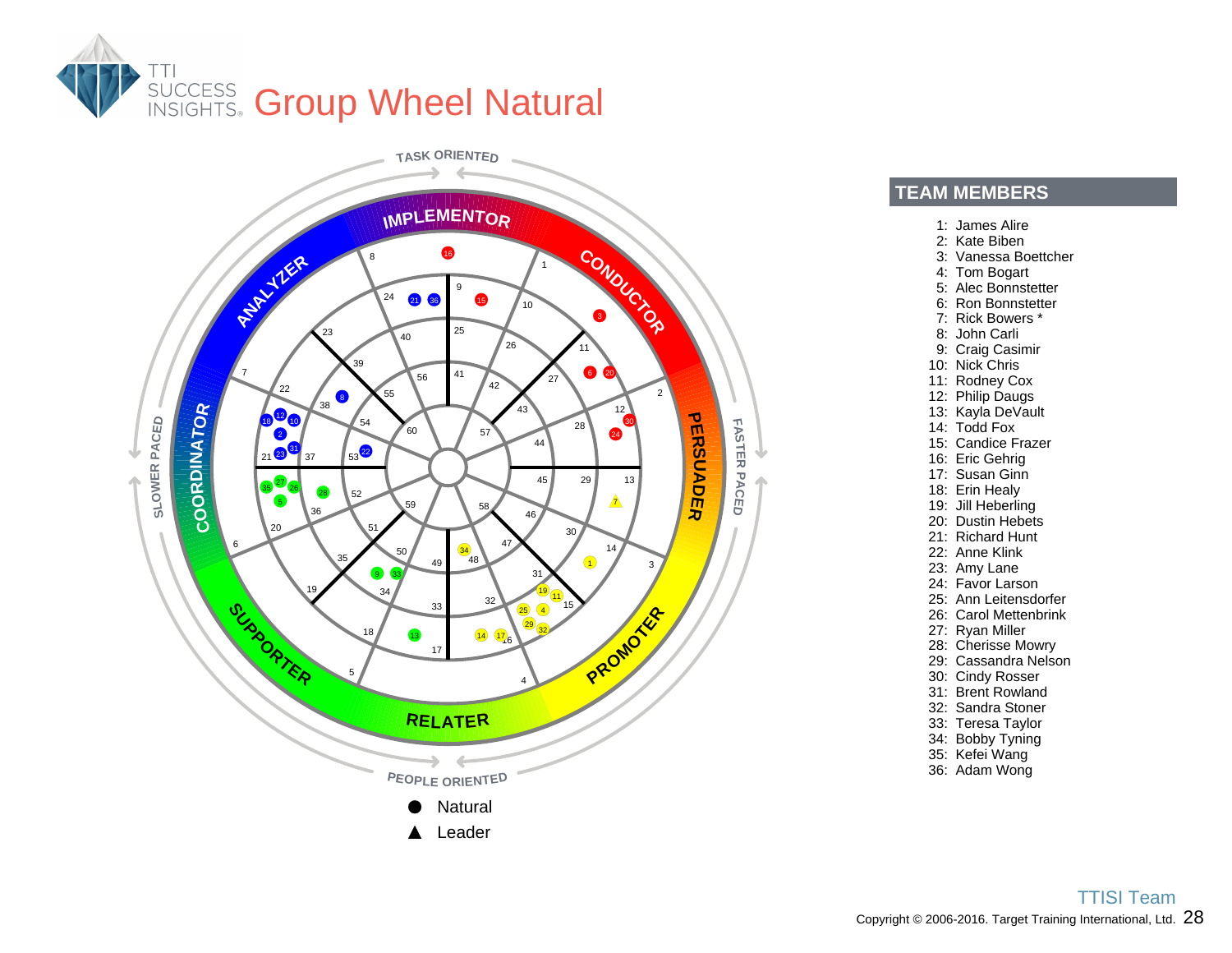



#### **TEAM MEMBERS**

- 1: James Alire
- 2: Kate Biben
- 3: Vanessa Boettcher
- 4: Tom Bogart
- 5: Alec Bonnstetter
- 6: Ron Bonnstetter
- 7: Rick Bowers \*
- 8: John Carli
- 9: Craig Casimir
- 10: Nick Chris
- 11: Rodney Cox
- 12: Philip Daugs
- 13: Kayla DeVault
- 14: Todd Fox
- 15: Candice Frazer
- 16: Eric Gehrig
- 17: Susan Ginn
- 18: Erin Healy
- 19: Jill Heberling
- 20: Dustin Hebets
- 21: Richard Hunt
- 22: Anne Klink
- 23: Amy Lane
- 24: Favor Larson
- 25: Ann Leitensdorfer
- 26: Carol Mettenbrink
- 27: Ryan Miller
- 28: Cherisse Mowry
- 29: Cassandra Nelson
- 30: Cindy Rosser
- 31: Brent Rowland
- 32: Sandra Stoner
- 33: Teresa Taylor
- 34: Bobby Tyning
- 35: Kefei Wang
- 36: Adam Wong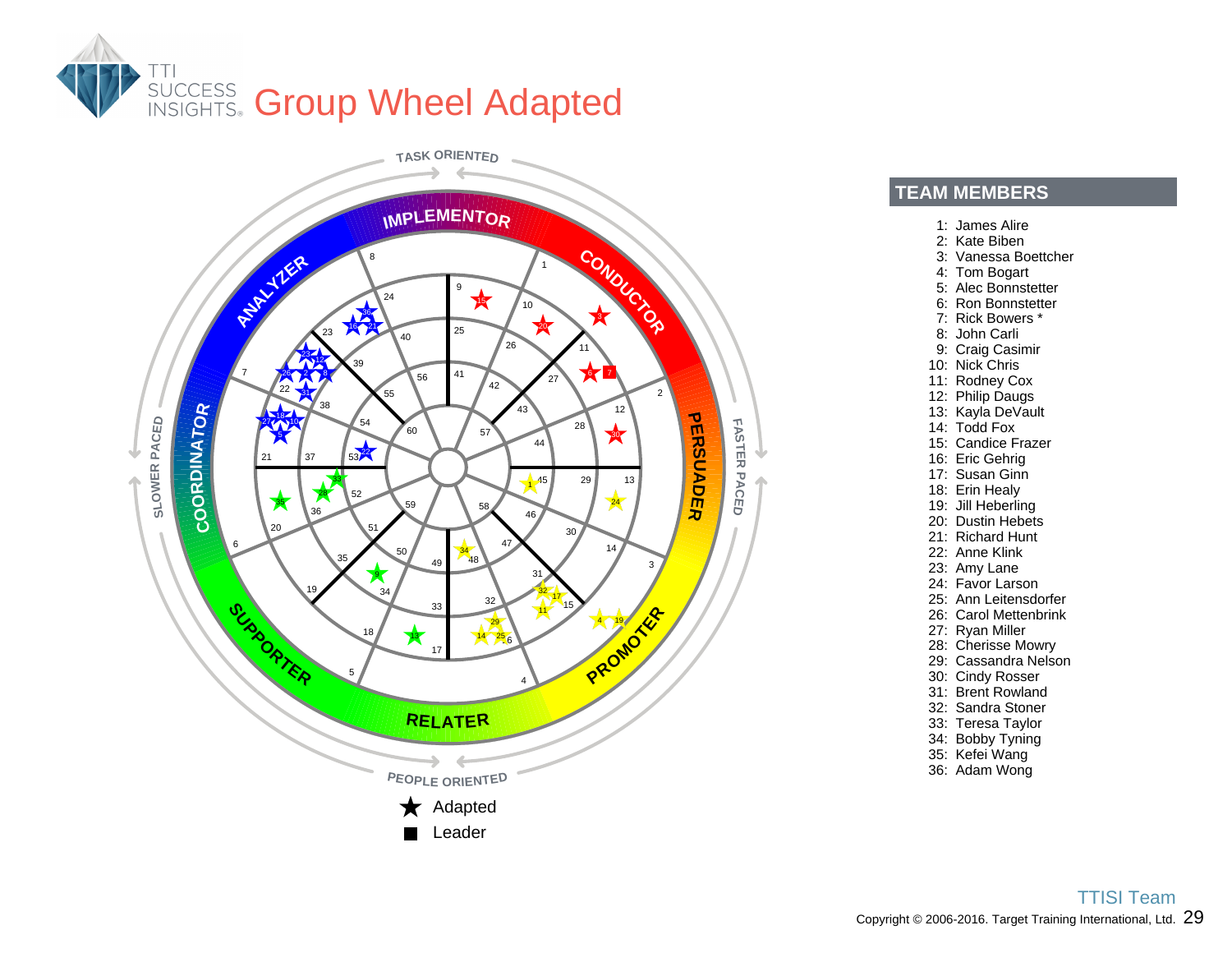



**TEAM MEMBERS**

1: James Alire 2/N21: Kate Biben 3: Vanessa Boettcher 4/N15: Tom Bogart A21/5: Alec Bonnstetter 6: Ron Bonnstetter 7: Rick Bowers \* 8: John Carli 9: Craig Casimir A21/N21: Nick Chris A15/N15: Rodney Cox 12/N21: Philip Daugs 13: Kayla DeVault 14: Todd Fox 15: Candice Frazer 16: Eric Gehrig A15/17: Susan Ginn A21/N21: Erin Healy 19/N15: Jill Heberling 20: Dustin Hebets 21: Richard Hunt 22: Anne Klink 23/N21: Amy Lane 24: Favor Larson 25/N15: Ann Leitensdorfer 26: Carol Mettenbrink A21/27: Ryan Miller 28: Cherisse Mowry 29/N15: Cassandra Nelson 30: Cindy Rosser 31/N21: Brent Rowland A15/N15: Sandra Stoner 33: Teresa Taylor 34: Bobby Tyning 35: Kefei Wang 36: Adam Wong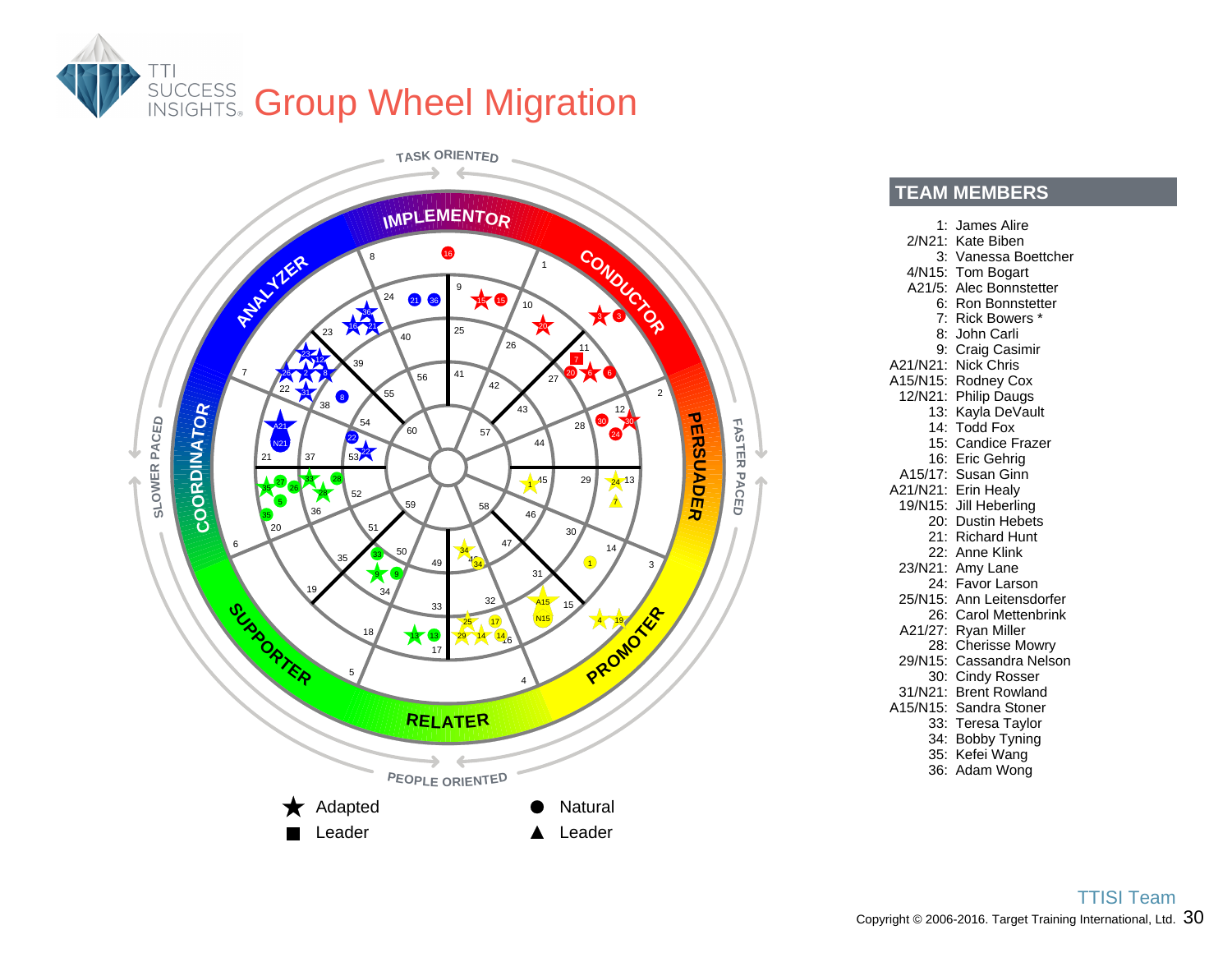

*Twelve behavioral factors that are critical to team success are measured in this assessment. Comprehending each phrase and its definition drives a common language that will enable you to compare individual scores, the team average, and the population means on subsequent pages.*

**Analysis of Data** - Information is maintained accurately for repeated examination as required.

**Competitiveness** - Tenacity, boldness, assertiveness and a "will to win" in all situations.

**Consistency** - The ability to do the job the same way.

**Customer Relations** - A desire to convey your sincere interest in them.

**Follow Up and Follow Through** - A need to be thorough.

**Following Policy** - Complying with the policy or if no policy, complying with the way it has been done.

**Frequent Change** - Moving easily from task to task or being asked to leave several tasks unfinished and easily move on to the new task with little or no notice.

**Frequent Interaction with Others** - Dealing with multiple interruptions on a continual basis, always maintaining a friendly interface with others.

**Organized Workplace** - Systems and procedures followed for success.

**People Oriented** - Spending a high percentage of time successfully working with a wide range of people from diverse backgrounds to achieve "win-win" outcomes.

**Urgency** - Decisiveness, quick response and fast action.

**Versatility** - Bringing together a multitude of talents and a willingness to adapt the talents to changing assignments as required.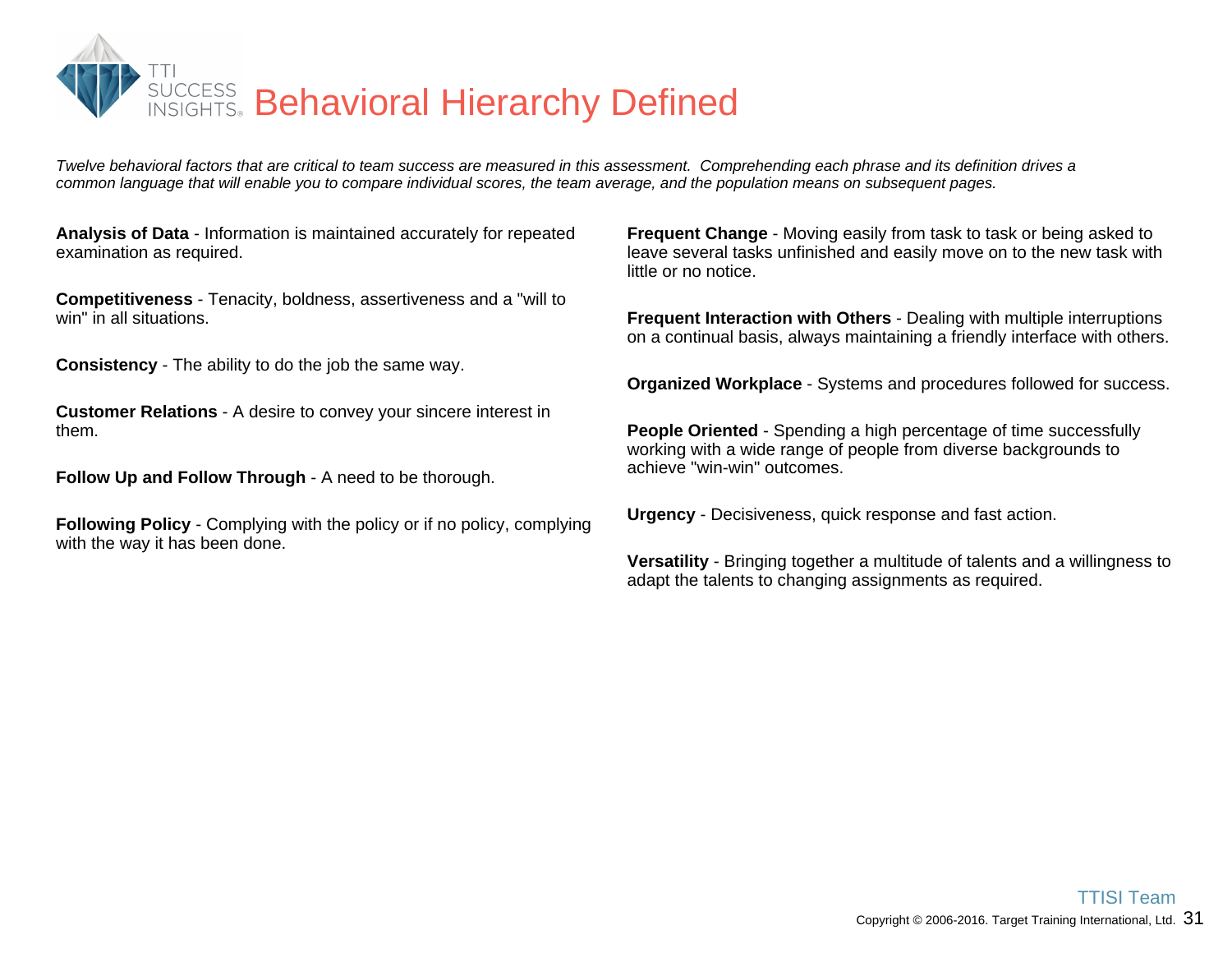

*Understanding how to read a bell curve and standard deviation will enable you to clearly analyze the composition of your team.*

The bell curve, known as a normal distribution, is the most common type of distribution for a population. The highest point on the curve, represents the highest population of people, or the mean of the group. The standard deviation is a number used to show how data is spread out from the mean, representing a percentage of the total data collected.

For example, if the assessment scores of 100 people are collected and used in a normal probability distribution, 68 people, representing 68% of the 100 assessment scores, should fall within one standard deviation of the mean. Thirty four percent will be one standard deviation above the mean and 34% will be one standard deviation below the mean. The remaining 32% of people will be two or more standard deviations away from the mean. Sixteen percent will be two or more standard deviations above the mean and 16% will be two or more standard deviations below the mean.

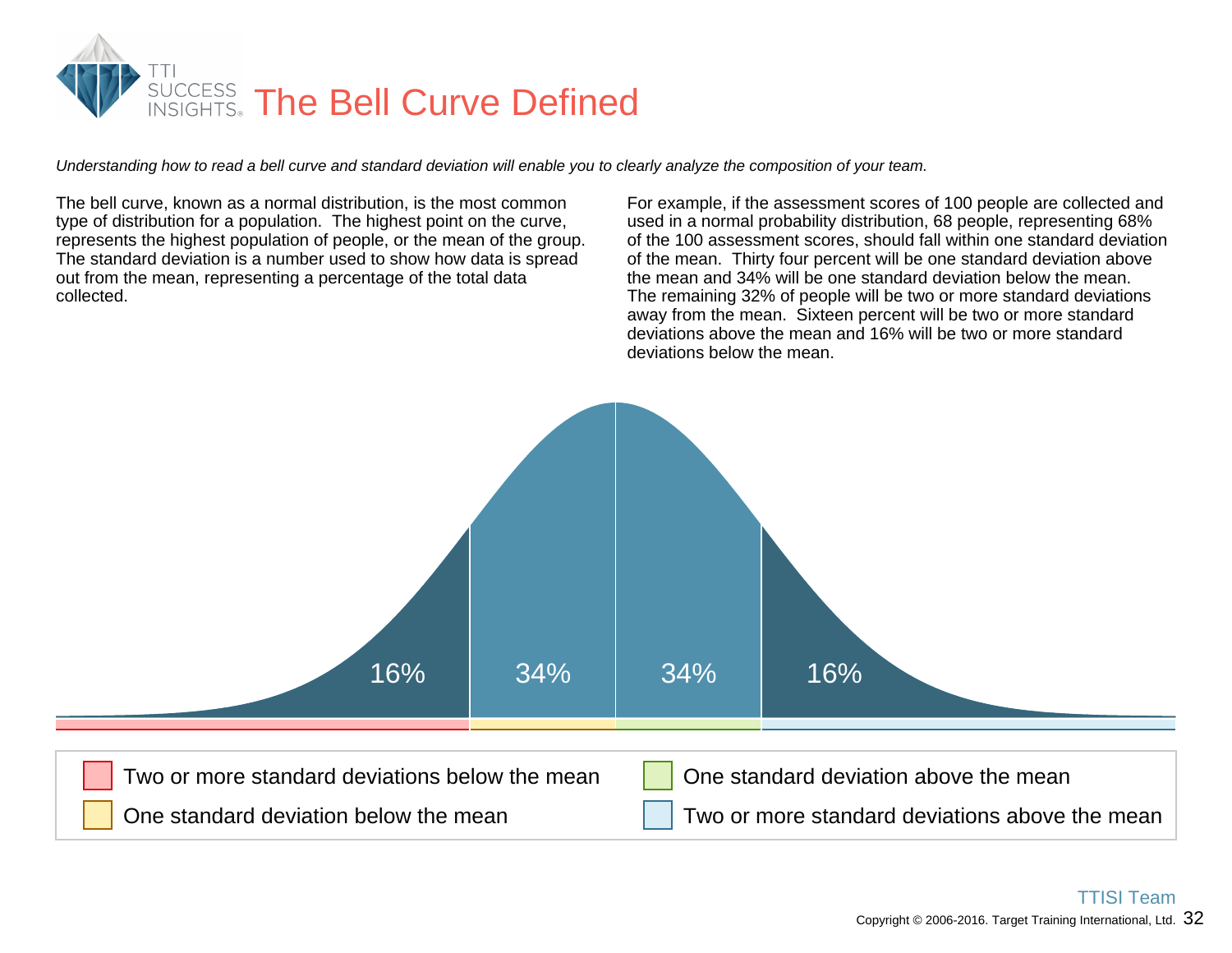

| <b>Behavioral Characteristics</b>                 | Team Avg. |     | R- Bowers<br>J. Aire | <b>K-Silber</b> |     | J. Boatcher<br>T- Boost |     | R- Bonnesterter | A-Somtageter<br><b>S.Carli</b> |    | C. Casimit<br><b>A</b> : Chris | Mean |
|---------------------------------------------------|-----------|-----|----------------------|-----------------|-----|-------------------------|-----|-----------------|--------------------------------|----|--------------------------------|------|
| <b>Following Policy</b>                           | 70        | 30  | 40                   | 98              | 52  | 55                      | 30  | 85              | 85                             | 82 | 100                            | 69   |
| <b>Consistency</b>                                | 68        | 32  | 38                   | 95              | 52  | 52                      | 35  | 75              | 80                             | 80 | 100                            | 65   |
| <b>People Oriented</b>                            | 67        | 75  | 75                   | 65              | 40  | 85                      | 60  | 50              | 40                             | 85 | 55                             | 68   |
| <b>Follow Up and Follow Through</b>               | 64        | 27  | 37                   | 87              | 60  | 40                      | 33  | 80              | 83                             | 73 | 90                             | 63   |
| <b>Analysis of Data</b>                           | 60        | 25  | 25                   | 90              | 65  | 25                      | 40  | 80              | 100                            | 60 | 100                            | 55   |
| <b>Customer Relations</b>                         | 60        | 45  | 65                   | 62              | 48  | 65                      | 35  | 65              | 40                             | 88 | 58                             | 66   |
| <b>Frequent Interaction with</b><br><b>Others</b> | 57        | 90  | 90                   | 40              | 40  | 90                      | 70  | 40              | 10                             | 70 | 10                             | 62   |
| <b>Organized Workplace</b>                        | 57        | 20  | 25                   | 90              | 65  | 15                      | 30  | 80              | 100                            | 55 | 100                            | 52   |
| <b>Versatility</b>                                | 51        | 95  | 85                   | 30              | 60  | 70                      | 85  | 40              | 25                             | 45 | 15                             | 53   |
| <b>Frequent Change</b>                            | 50        | 90  | 80                   | 18              | 68  | 68                      | 90  | 40              | 28                             | 38 | 15                             | 52   |
| <b>Competitiveness</b>                            | 48        | 100 | 70                   | 10              | 100 | 40                      | 100 | 50              | 50                             | 20 | 30                             | 47   |
| <b>Urgency</b>                                    | 43        | 95  | 75                   | 10              | 90  | 35                      | 100 | 40              | 40                             | 15 | 20                             | 43   |

Two or more standard deviations below the mean

One standard deviation above the mean

One standard deviation below the mean

Two or more standard deviations above the mean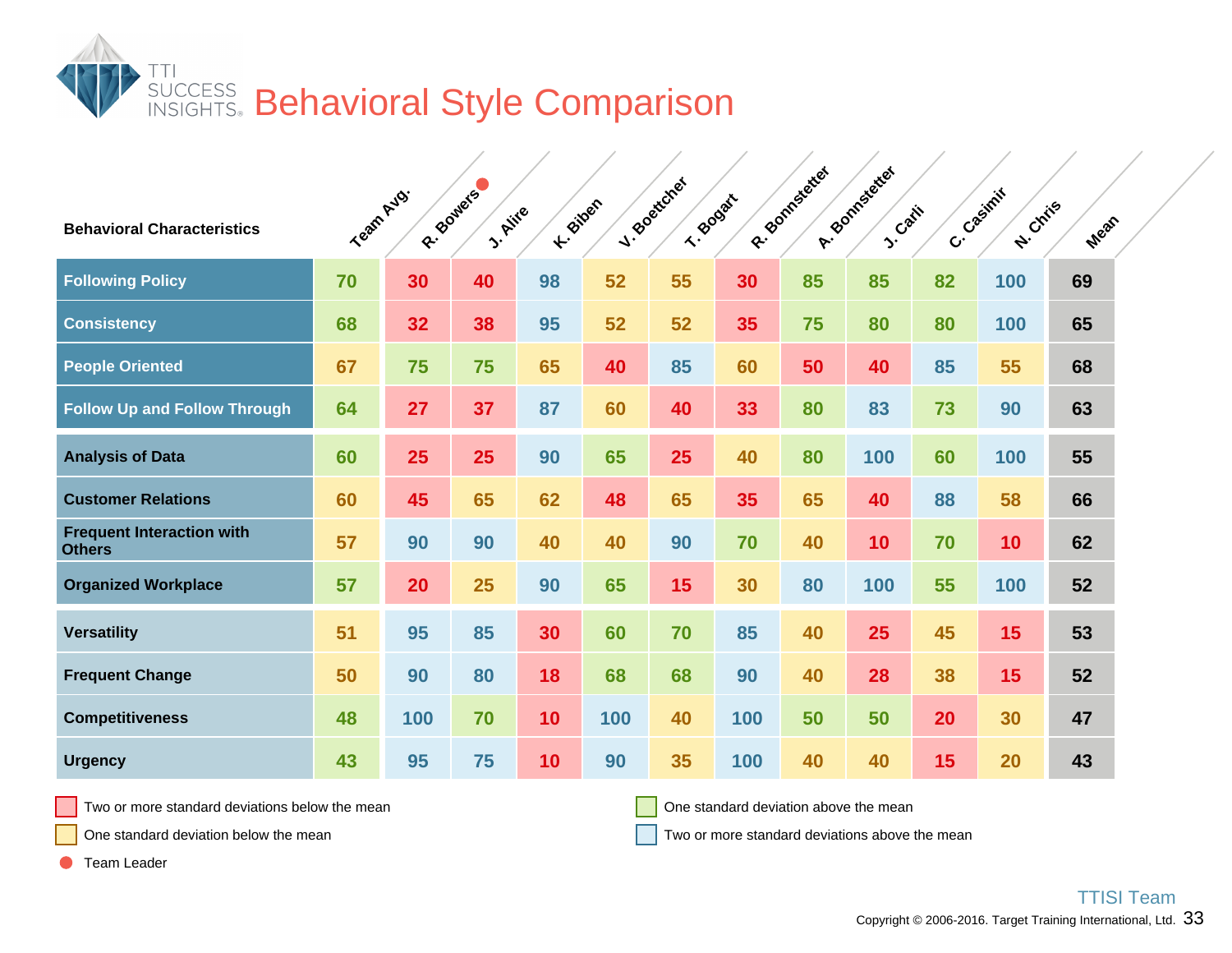**SUCCESS Behavioral Style Comparison Continued** 

| <b>Behavioral Characteristics</b>                 | Team Avg. |     | R- Bowers<br>R-Cot | P. Davas | K-Devisure | $x:=x_0$ | C. Frater | E-Genris | S. Gimn | E-Healty        |    | J. Haberling<br>Mean |  |
|---------------------------------------------------|-----------|-----|--------------------|----------|------------|----------|-----------|----------|---------|-----------------|----|----------------------|--|
| <b>Following Policy</b>                           | 70        | 30  | 62                 | 100      | 68         | 65       | 60        | 70       | 60      | 100             | 60 | 69                   |  |
| <b>Consistency</b>                                | 68        | 32  | 55                 | 100      | 68         | 68       | 55        | 62       | 62      | 100             | 55 | 65                   |  |
| <b>People Oriented</b>                            | 67        | 75  | 85                 | 55       | 100        | 100      | 50        | 45       | 100     | 55              | 85 | 68                   |  |
| <b>Follow Up and Follow Through</b>               | 64        | 27  | 47                 | 93       | 53         | 50       | 60        | 73       | 43      | 90              | 43 | 63                   |  |
| <b>Analysis of Data</b>                           | 60        | 25  | 25                 | 100      | 25         | 25       | 70        | 80       | 20      | 100             | 25 | 55                   |  |
| <b>Customer Relations</b>                         | 60        | 45  | 72                 | 58       | 82         | 78       | 38        | 55       | 75      | 55              | 68 | 66                   |  |
| <b>Frequent Interaction with</b><br><b>Others</b> | 57        | 90  | 90                 | 20       | 90         | 90       | 50        | 40       | 90      | 10 <sub>1</sub> | 90 | 62                   |  |
| <b>Organized Workplace</b>                        | 57        | 20  | 20                 | 100      | 20         | 20       | 75        | 80       | 10      | 100             | 20 | 52                   |  |
| <b>Versatility</b>                                | 51        | 95  | 65                 | 15       | 50         | 60       | 70        | 45       | 60      | 10 <sub>1</sub> | 70 | 53                   |  |
| <b>Frequent Change</b>                            | 50        | 90  | 62                 | 12       | 50         | 52       | 62        | 52       | 60      | 12 <sub>2</sub> | 65 | 52                   |  |
| <b>Competitiveness</b>                            | 48        | 100 | 40                 | 20       | 20         | 10       | 80        | 70       | 30      | 20              | 40 | 47                   |  |
| <b>Urgency</b>                                    | 43        | 95  | 35                 | 15       | 15         | 10       | 85        | 60       | 20      | 15              | 35 | 43                   |  |

Two or more standard deviations below the mean

One standard deviation above the mean

One standard deviation below the mean

Two or more standard deviations above the mean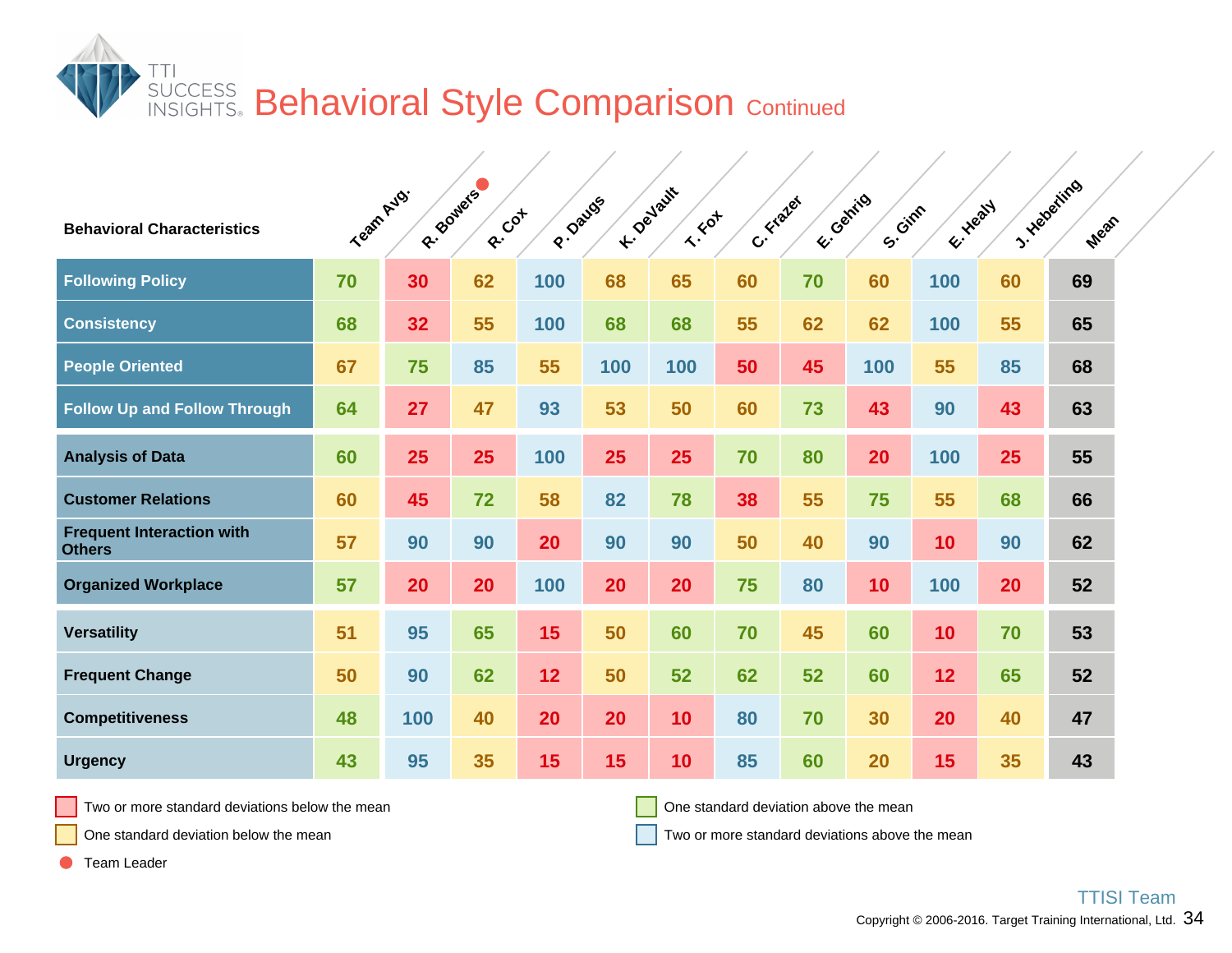**SUCCESS Behavioral Style Comparison Continued** 

| <b>Behavioral Characteristics</b>                 | Team Avg. |     | R- Boulers<br>O. Helpets | R. Hunt | A. Kink | A-Lane | FI-Jargon |    | A. Yellensdorfer | C. Mexicanizat<br>R. Miller | C. Moury | Mean |  |
|---------------------------------------------------|-----------|-----|--------------------------|---------|---------|--------|-----------|----|------------------|-----------------------------|----------|------|--|
| <b>Following Policy</b>                           | 70        | 30  | 42                       | 72      | 82      | 98     | 20        | 58 | 100              | 100                         | 88       | 69   |  |
| <b>Consistency</b>                                | 68        | 32  | 45                       | 72      | 80      | 95     | 28        | 52 | 100              | 100                         | 88       | 65   |  |
| <b>People Oriented</b>                            | 67        | 75  | 50                       | 35      | 80      | 65     | 75        | 85 | 55               | 55                          | 75       | 68   |  |
| <b>Follow Up and Follow Through</b>               | 64        | 27  | 50                       | 77      | 77      | 87     | 17        | 43 | 97               | 93                          | 83       | 63   |  |
| <b>Analysis of Data</b>                           | 60        | 25  | 45                       | 100     | 70      | 90     | 20        | 25 | 100              | 100                         | 75       | 55   |  |
| <b>Customer Relations</b>                         | 60        | 45  | 50                       | 28      | 70      | 65     | 32        | 70 | 55               | 58                          | 68       | 66   |  |
| <b>Frequent Interaction with</b><br><b>Others</b> | 57        | 90  | 50                       | 10      | 70      | 40     | 90        | 90 | 10 <sup>°</sup>  | 20                          | 50       | 62   |  |
| <b>Organized Workplace</b>                        | 57        | 20  | 45                       | 100     | 65      | 90     | 10        | 15 | 100              | 100                         | 75       | 52   |  |
| <b>Versatility</b>                                | 51        | 95  | 60                       | 30      | 50      | 30     | 100       | 65 | 10               | 15                          | 35       | 53   |  |
| <b>Frequent Change</b>                            | 50        | 90  | 72                       | 42      | 38      | 18     | 100       | 65 | 18               | 12                          | 25       | 52   |  |
| <b>Competitiveness</b>                            | 48        | 100 | 100                      | 100     | 20      | 20     | 100       | 40 | 30               | 20                          | 10       | 47   |  |
| <b>Urgency</b>                                    | 43        | 95  | 90                       | 70      | 20      | 15     | 100       | 35 | 20               | 15                          | 10       | 43   |  |

Two or more standard deviations below the mean

One standard deviation above the mean

One standard deviation below the mean

Two or more standard deviations above the mean